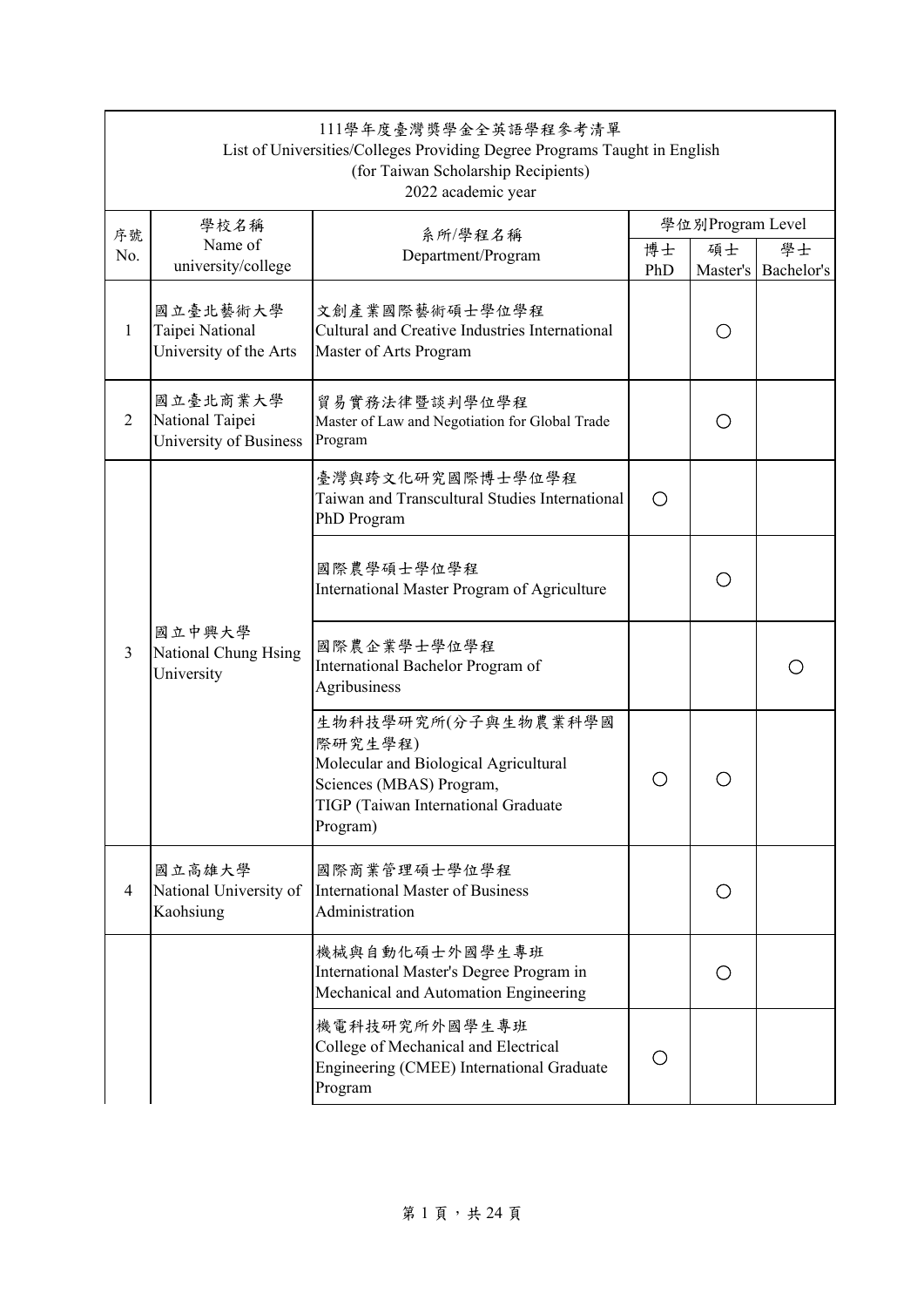|   |                                              | 能源冷凍空調與車輛工程外國學生專班<br>International Master's Degree Program in<br>Energy & Refrigerating, Air-Conditioning &<br>Vehicle Engineering |     | ( )               |   |
|---|----------------------------------------------|------------------------------------------------------------------------------------------------------------------------------------|-----|-------------------|---|
|   | 國立臺北科技大學<br>National Taipei                  | 電資學院外國學生專班<br>International programs in Electrical<br><b>Engineering and Computer Science (EECS)</b>                               | O   |                   |   |
| 5 | University of<br>Technology (Taipei<br>Tech) | 工程學院能源與光電材料外國學生專班<br>Energy and Optoelectronic Materials (EOMP)<br><b>International Graduate Program</b>                           | ◯   |                   |   |
|   |                                              | 管理學院外國學生專班<br><b>International Master of Business</b><br><b>Administration Program (IMBA)</b>                                      |     | ( )               |   |
|   |                                              | 金融科技與創新創業碩士外國學生專班<br>Financial Technology and Innovation<br>Entrepreneur (IMFI) International Master's<br>Degree Program           |     | Ω                 |   |
|   |                                              | 互動設計與創新碩士外國學生專班<br>International Program for Interaction Design<br>and Innovation                                                  |     | $\left(\ \right)$ |   |
|   |                                              | 應用英文系(所)<br>Department of English programs                                                                                         |     | Ο                 | ○ |
|   | 國立屏東大學<br>National Pingtung<br>University    | 應用科學國際碩博士班<br>International Ph.D. and Master of Applied<br>Science programs                                                        | ( ) | ( )               |   |
| 6 |                                              | 國際資訊科技與應用碩士學位學程<br><b>International Master of Information</b><br>Technology and Applications Program                               |     | ∩                 |   |
|   |                                              | STEM教育國際碩士學位學程<br><b>International Master of STEM Education</b><br>program                                                         |     |                   |   |
|   |                                              | 財務金融國際學士學位學程<br>International Bachelor's Degree Program in<br>Finance                                                              |     |                   |   |
| 7 | 國立屏東科技大學<br>National Pingtung                | 熱帶農業暨國際合作系<br>Department of Tropical Agriculture and<br><b>International Cooperation Programs</b>                                  | ( ) | ( )               |   |
|   | University of Science<br>and Technology      | 觀賞魚科技及水生動物健康國際學位專班<br>International Program in Ornamental Fish<br>Technology and Aquatic Animal Health                             | ( ) |                   |   |
|   |                                              | 動物用疫苗國際學位專班<br>International Master of Animal Vaccine<br>Technology program                                                        | ( ) |                   |   |

第 2 頁, 共 24 頁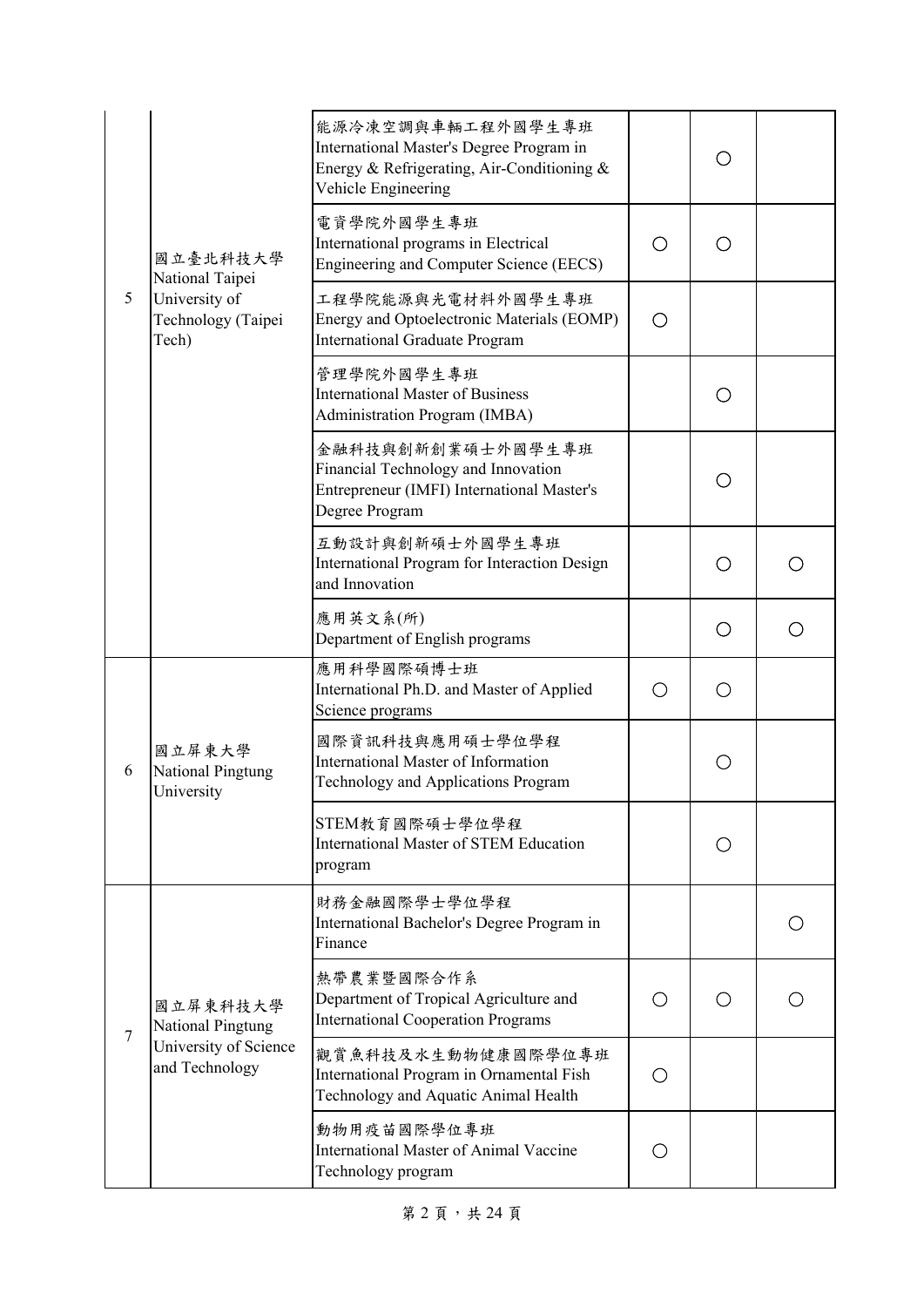| 8  | 文藻學校財團法人文<br>藻外語大學<br>Wenzao Ursuline               | 英國語文系碩士班<br>Department of English Master of Arts program                                                             |                                                 |     |  |
|----|-----------------------------------------------------|----------------------------------------------------------------------------------------------------------------------|-------------------------------------------------|-----|--|
|    | University of<br>Languages                          | 國際事務系碩士班<br>Master of International Affairs program                                                                  |                                                 | ∩   |  |
|    |                                                     | 教學專業國際碩士學位學程<br>Global Master of Teaching Professional<br>Program                                                    |                                                 | ( ) |  |
| 9  | 國立嘉義大學<br>National Chiayi<br>University             | 全英文授課觀光暨管理碩士學位學程<br>Global Master of Tourism and Management<br>Program                                               |                                                 | Ω   |  |
|    |                                                     | 生命科學全英文碩士學位學程<br>Global Master of Life Sciences Program                                                              |                                                 | ( ) |  |
|    | 逢甲大學<br>Feng Chia University                        | 國際經營與貿易學系<br>Department of International Business                                                                    |                                                 | Ω   |  |
| 10 |                                                     | 國際企業管理全英語學士學位學程<br><b>Bachelor of International Business</b><br>Administration program - taught fully in<br>English  |                                                 |     |  |
|    |                                                     | 外國語文學系英語文研究碩士班<br>Department of Foreign Languages and<br>Literature Program                                          |                                                 |     |  |
|    |                                                     | 建設規劃與工程博士學位學程<br>Infrastructure Planning and Engineering Ph.D.<br>Program                                            |                                                 |     |  |
| 11 | 國立高雄師範大學<br>National Kaohsiung<br>Normal University | 工程國際碩士學位學程<br><b>Engineering International Graduate Program</b>                                                      |                                                 |     |  |
|    | 南臺學校財團法人南                                           | 機械工程系(所)/機械系機電科技博士班<br>Institute of Mechatronic Science and Technology /<br>Ph.D. Program in Mechatronics Technology | $\left( \begin{array}{c} 1 \end{array} \right)$ |     |  |
|    | 臺科技大學<br>Southern Taiwan<br>University of Science   | 機械工程系(所)/機械系國際碩士班<br>Department of Mechanical Engineering /<br>Mechanical Engineering (M.S.)                         |                                                 | ( ) |  |
|    | and Technology                                      | 電機工程系 / 電機國際班<br>Department of Electrical Engineering / Electrical<br>Engineering (M.S. and Ph.D.)                   | O                                               | ∩   |  |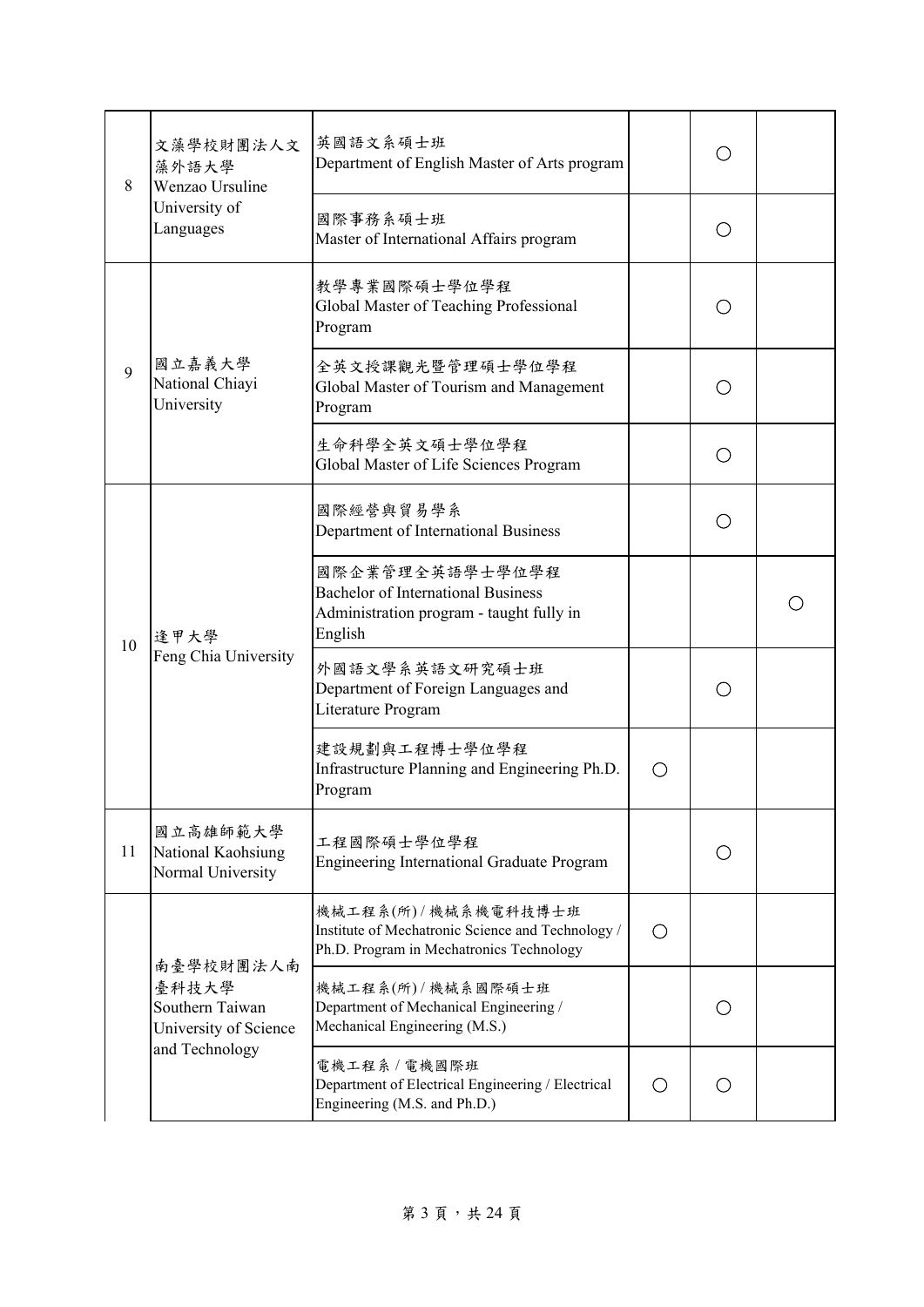|    |                                                            | 電子工程系(所)/ 電子國際班<br>Department of Electronic Engineering / Electronic<br>Engineering (M.S. and Ph.D.) | О |            |   |
|----|------------------------------------------------------------|------------------------------------------------------------------------------------------------------|---|------------|---|
| 12 |                                                            | 資訊工程系/資工國際碩士班<br>Department of Computer Science and Information<br>Engineering / Master's Program    |   | ( )        |   |
|    | 南臺學校財團法人南<br>臺科技大學                                         | 商管學院/經營管理博士學位學程<br>College of Business / Business and Management                                     | O |            |   |
|    | Southern Taiwan<br>University of Science<br>and Technology | 商管學院 / 全球經營管理碩士班<br>College of Business / Global MBA                                                 |   | O          |   |
|    |                                                            | 國際企業系 / 國際商務學學位學程<br>Department of International Business /<br><b>International Business</b>         |   |            |   |
|    |                                                            | 視覺傳達設計系 / 視傳系碩士英語專班<br>Department of Visual Communication Design /<br>Master's Program               |   | ◯          |   |
|    |                                                            | 物理學系<br>Department of Physics                                                                        | О | Ο          |   |
|    |                                                            | 電機工程學系<br>Department of Electrical Engineering                                                       | О |            |   |
|    |                                                            | 資訊工程學系<br>Department of Computer Science and<br><b>Information Engineering</b>                       |   | Ο          |   |
|    |                                                            | 材料科學與工程學系<br>Department of Materials Science and<br>Engineering                                      | О | ◯          |   |
|    | 國立東華大學                                                     | 化學系<br>Department of Chemistry                                                                       | O |            |   |
|    | National Dong Hwa<br>University                            | 管理科學與財經國際學士學位學程<br>Bachelor of Management Science and Finance<br>program                             |   |            |   |
|    |                                                            | 企業管理學系<br>Department of Business Administration                                                      |   | O          |   |
| 13 |                                                            | 運籌管理研究所<br>Graduate Institute of Logistics Management                                                |   | O          |   |
|    |                                                            | 國際企業學系<br>Department of International Business                                                       |   | $\bigcirc$ |   |
|    |                                                            | 資訊管理學系<br>Department of Information Management                                                       |   | O          |   |
|    |                                                            | 財務金融學系<br>Department of Finance                                                                      |   | O          | O |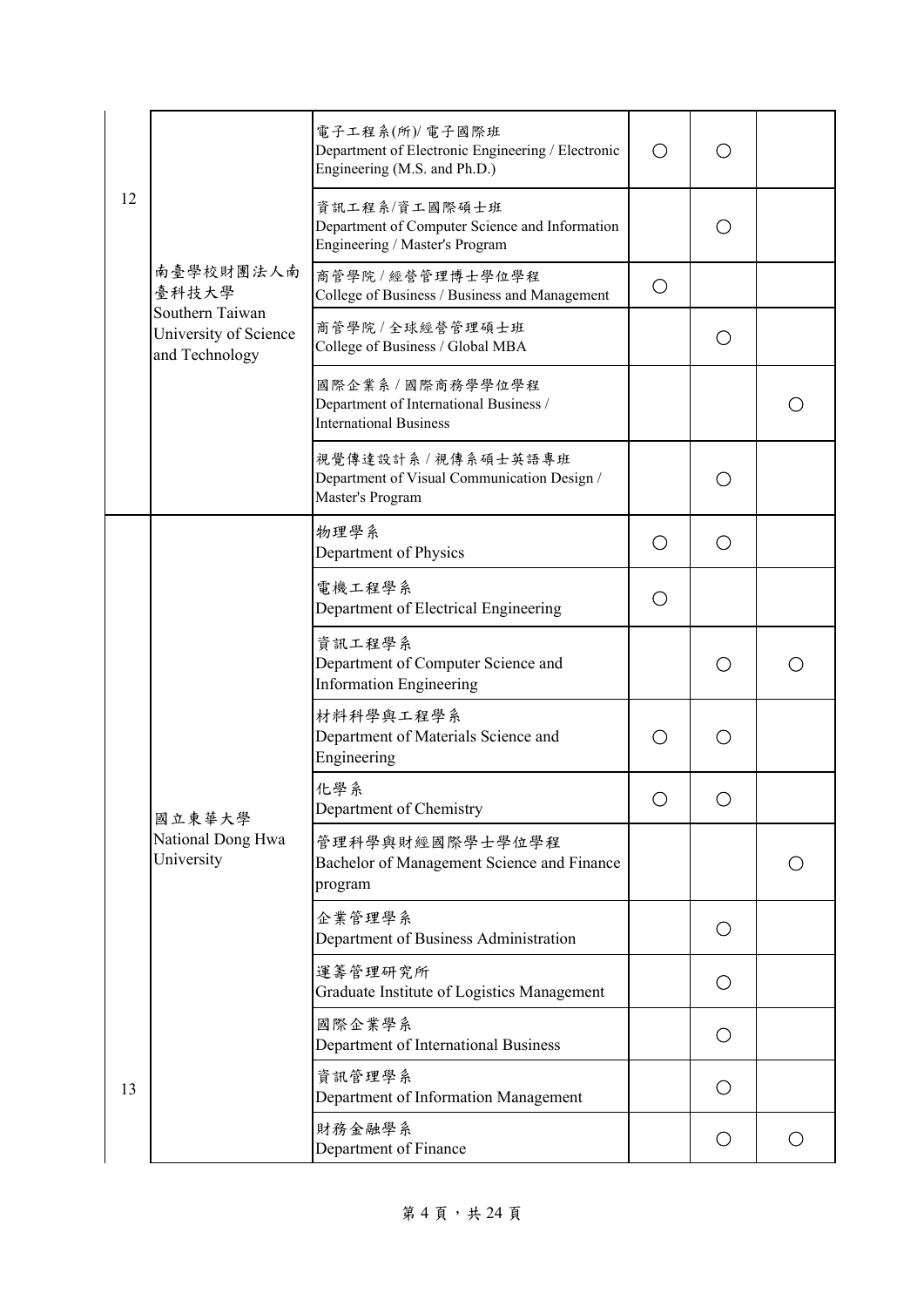|    |                             | 觀光暨休閒遊憩學系<br>Department of Tourism, Recreation and<br>Leisure Studies                                        |   | ( ) |     |
|----|-----------------------------|--------------------------------------------------------------------------------------------------------------|---|-----|-----|
|    |                             | 亞太區域研究博士班<br>Ph.D. in Asia-Pacific Regional Studies<br>Program                                               | O |     |     |
|    |                             | 臺灣文化學系<br>Department of Taiwan and Regional Studies                                                          |   | O   |     |
|    | 國立東華大學<br>National Dong Hwa | 經濟學系<br>Department of Economics                                                                              | O |     |     |
|    | University                  | 教育與潛能開發學系教育碩士班<br>Department of Education and Human<br>Potentials Development Master of Education<br>Program |   | Ο   |     |
|    |                             | 人文與環境碩士學位學程<br>Master of Humanity and Environmental<br>Science Program                                       |   | ◯   |     |
|    |                             | 自然資源與環境學系<br>Department of Natural Resources and<br><b>Enviromental Studies</b>                              |   | Ο   |     |
|    |                             | 國際企業與貿易學士學位學程<br>International Business and Trade Program<br>(B.S.)                                          |   |     | ( ) |
|    |                             | 新聞與大眾傳播學士學位學程<br>Journalism & Mass Communication Program<br>(B.A.)                                           |   |     | ◯   |
|    |                             | 時尚與創新管理學士學位學程<br>Fashion and Innovation Management Program<br>(B.S.)                                         |   |     |     |
|    |                             | 資訊科技應用與管理學士學位學程<br>Information Technology Management Program<br>(B.S.)                                       |   |     | O   |
|    | 銘傳大學                        | 旅遊與觀光學位學士學位學程<br>Travel & Tourism Program (B.S.)                                                             |   |     |     |
| 14 | Ming Chuan University       | 國際事務與外交學士學位學程<br>International Affairs and Diplomacy bachelor's<br>degree program (B.A.)                     |   |     |     |
|    |                             | 應用英文學系<br>Department of Applied English (B.A.)                                                               |   |     | O   |
|    |                             | 企業管理學系(國際班)<br>Graduate School of Business Administration<br>(M.B.A.)                                        |   | О   |     |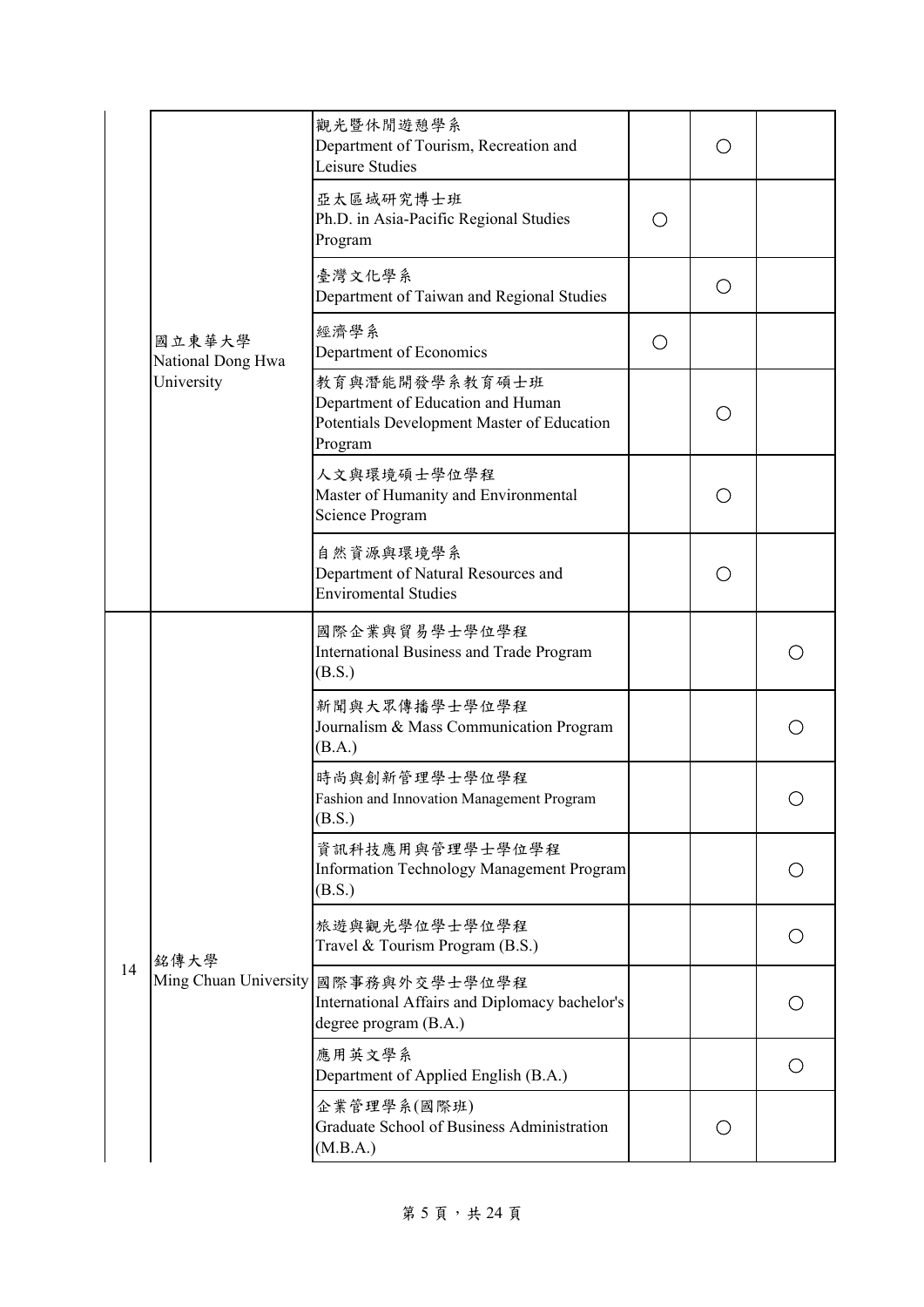|    |                                                          | 國際企業學系(國際班)<br><b>Graduate School of International Business</b><br>(M.B.A.)                                                     |   |     |  |
|----|----------------------------------------------------------|---------------------------------------------------------------------------------------------------------------------------------|---|-----|--|
|    |                                                          | 國際事務碩士學位學程<br>Graduate School in International Affairs<br>(M.A.)                                                                |   | ( ) |  |
|    |                                                          | 應用英語學系<br>Graduate School of Applied English (M.A.)                                                                             |   | O   |  |
|    |                                                          | 國際機械工程學程(外國學生專班)<br>International Program in Mechanical<br>Engineering                                                          |   | ○   |  |
| 15 | 崑山科技大學<br>Kun Shan University                            | 企業管理研究所 (外國學生專班)<br><b>International Master of Business</b><br><b>Administration Program</b>                                    |   | ∩   |  |
|    |                                                          | 國際機電自動化工程與管理碩士學程(外國<br>學生專班)<br><b>International Master of Mechatronics</b><br>Automation Engineering and Management<br>Program |   | ∩   |  |
| 16 | 國立臺中教育大學<br>National Taichung<br>University of Education | 英語學系碩士班<br>Department of English Graduate Program                                                                               |   | ( ) |  |
|    |                                                          | 國際經營管理碩士學位學程<br><b>International Master of Business</b><br>Administration (IMBA)                                                |   | ( ) |  |
|    |                                                          | 國際護理碩博士學程<br>International Nursing Ph.D. and Master's<br>Degree Programs                                                        | ◯ |     |  |
| 17 | 國立臺北護理健康大<br>學<br>National Taipei                        | 國際助產碩士學程<br>International Nurse - Midwifery Master of<br>Science Program                                                        |   |     |  |
|    | University of Nursing<br>and Health Sciences             | 國際健康科技碩士學程<br>International Health Technology Master of<br>Science Program                                                      |   | O   |  |
|    |                                                          | 國際運動科學碩士學程<br>International Master of Sport Science Program                                                                     |   | O   |  |
|    | 中國醫藥大學<br>China Medical                                  | 國際針灸碩士學位學程<br>International Master of Acupuncture Program                                                                       |   | ◯   |  |
| 18 | University                                               | 公共衛生國際碩士學位學程<br>Graduate Institute of International Public<br>Health Program                                                    |   | Ω   |  |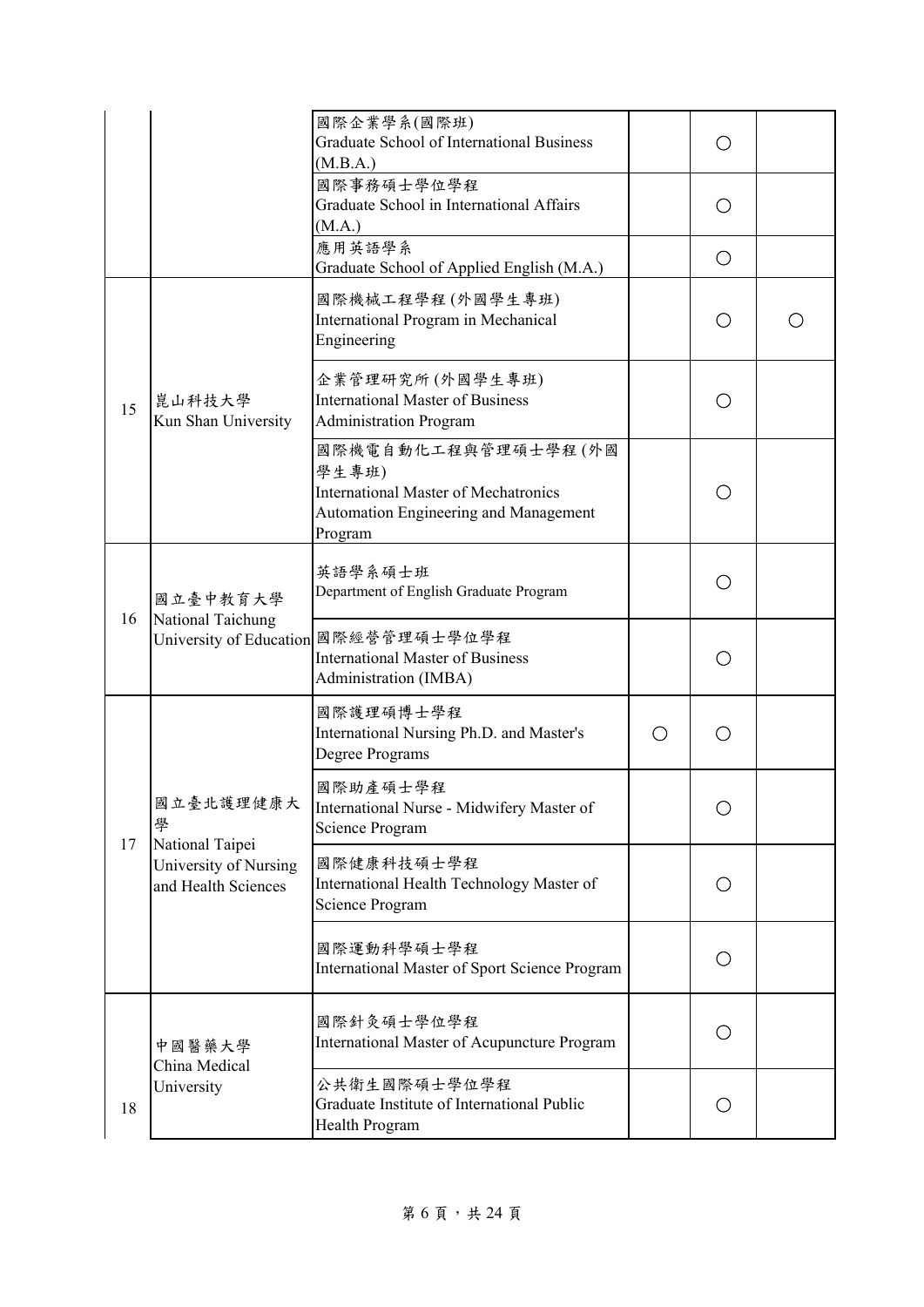|    | 中國醫藥大學<br>China Medical<br>University | 國際生物醫學碩士學位學程<br>International Master's Program of Biomedical<br>Sciences                                                   |     |   |
|----|---------------------------------------|----------------------------------------------------------------------------------------------------------------------------|-----|---|
| 19 |                                       | 資訊工程學系全英語學士班<br>Department of Computer Science and<br>Information Engineering Program (English-<br>taught)                 |     |   |
|    |                                       | 資訊工程學系全英語碩士班<br>Master's degree Program, Department of<br>Computer Science and Information<br>Engineering (English-taught) |     |   |
|    |                                       | 全球政治經濟學系全英語學士班<br>Department of Global Politics and Economics<br>(English-taught)                                          |     |   |
|    | 淡江大學<br>Tamkang University            | 英文學系全英語學士班<br>Department of English (English-taught)                                                                       |     |   |
|    |                                       | 國際觀光管理學系全英語學士班<br>Department of International Tourism<br>Management (English-taught)                                       |     |   |
|    |                                       | 財務金融學系全球財務管理全英語學士班<br>Division of Global Financial Management,<br>Department of Banking and Finance (English-<br>taught)   |     |   |
|    |                                       | 國際企業學系國際商學全英語組<br>Division of Global Commerce, Department of<br>International Business (English-taught<br>Program)         |     |   |
|    |                                       | 管理科學學系經營管理全英語碩士班<br>Master's Program in Business and<br>Management, Department of Management<br>(English-taught)           | ( ) |   |
|    |                                       | 外交與國際關係學系全英語學士班<br>Department of Diplomacy and International<br>Relations (English-taught)                                 |     |   |
| 20 | 實踐大學<br>Shih Chien University         | 國際企業英語學位學程<br>English-Taught Programs in International<br><b>Business</b>                                                  | O   | ◯ |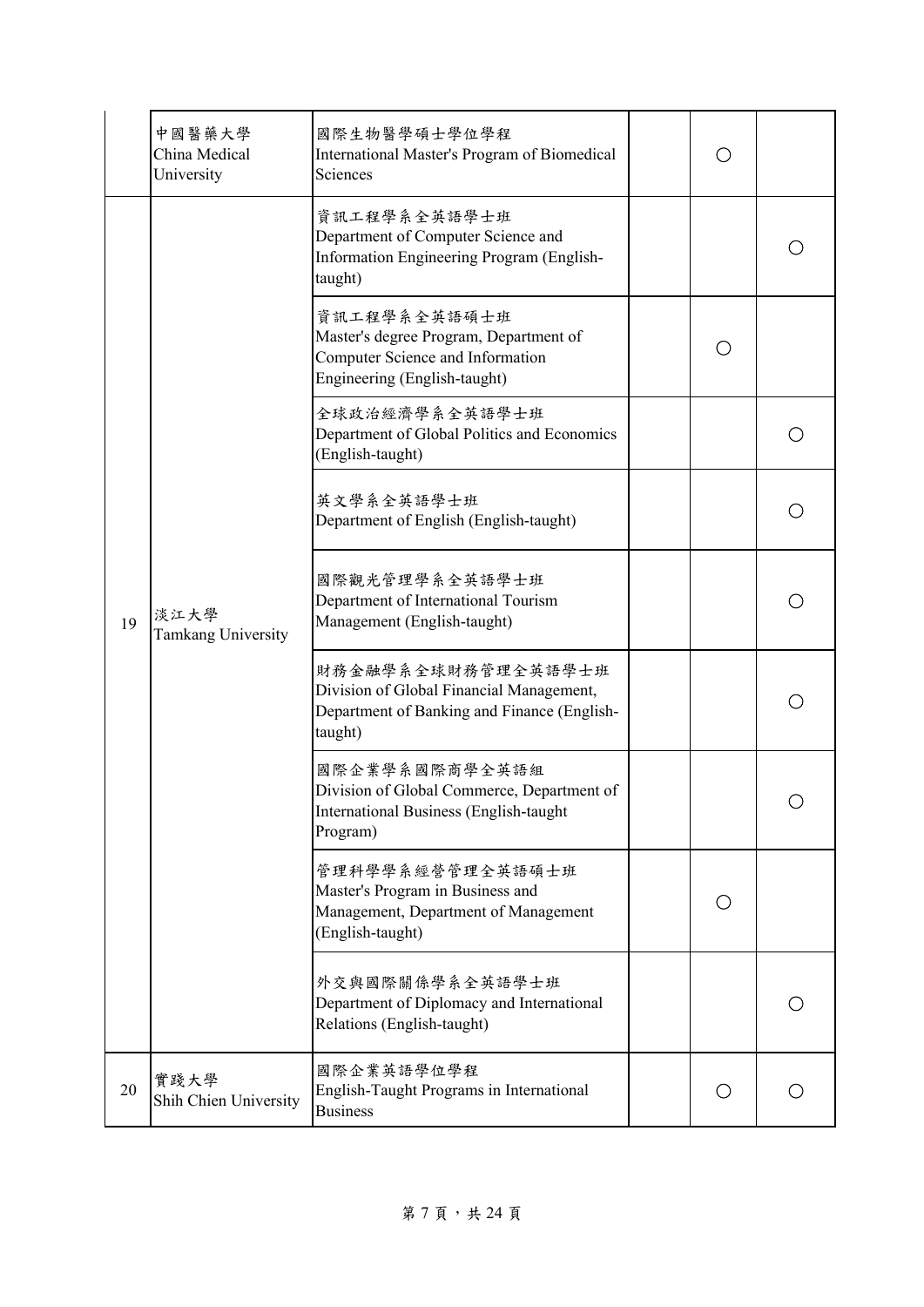| 20 | 實踐大學<br>Shih Chien University                                             | 智慧服務管理學士學位學程<br>English-Taught Smart Service Management<br>Program                                                              |   |     |                 |
|----|---------------------------------------------------------------------------|---------------------------------------------------------------------------------------------------------------------------------|---|-----|-----------------|
| 21 | 東吳大學<br>Soochow University                                                | 國際商管學程<br>Global Business Program                                                                                               |   |     |                 |
| 22 | 國立高雄科技大學<br>National Kaohsiung<br>University of Science<br>and Technology | 國際管理碩士學位學程<br><b>International Master of Business</b><br>Administration                                                         |   |     |                 |
|    |                                                                           | 遙測科技碩士學位學程<br>Master of Science in Remote Sensing Science<br>and Technology Program                                             |   |     |                 |
|    | 國立中央大學<br>National Central<br>University                                  | 環境科技博士學位學程(臺灣聯合大學系統)<br>International Ph.D. in Environmental Science<br>and Technology Program (University System<br>of Taiwan) | O |     |                 |
| 23 |                                                                           | 光電博士學位學程(臺灣聯合大學系統)<br>International Ph.D. in Photonics Program<br>(University System of Taiwan)                                 |   |     |                 |
|    |                                                                           | 國際經營管理碩士學位學程<br><b>International Master of Business</b><br><b>Administration Program</b>                                        |   | ( ) |                 |
|    |                                                                           | 人工智慧國際碩士學位學程<br>International Graduate in Artificial Intelligence<br>Program                                                    |   |     |                 |
|    |                                                                           | 國際企業經營學系<br><b>International Business Administration</b>                                                                        |   |     | ( )             |
|    |                                                                           | 國際財務金融學系<br><b>International Finance</b>                                                                                        |   |     | $\left(\right)$ |
|    | 義守大學<br>I-SHOU University                                                 | 國際觀光餐旅學系<br>International Tourism & Hospitality                                                                                 |   |     | ◯               |
|    |                                                                           | 國際傳媒與娛樂管理學系<br>Department of International Media and<br><b>Entertainment Management</b>                                         |   |     |                 |
| 24 |                                                                           | 智慧科技英語學士學位學程<br>International Artificial Intelligence Technology<br>Program                                                     |   |     |                 |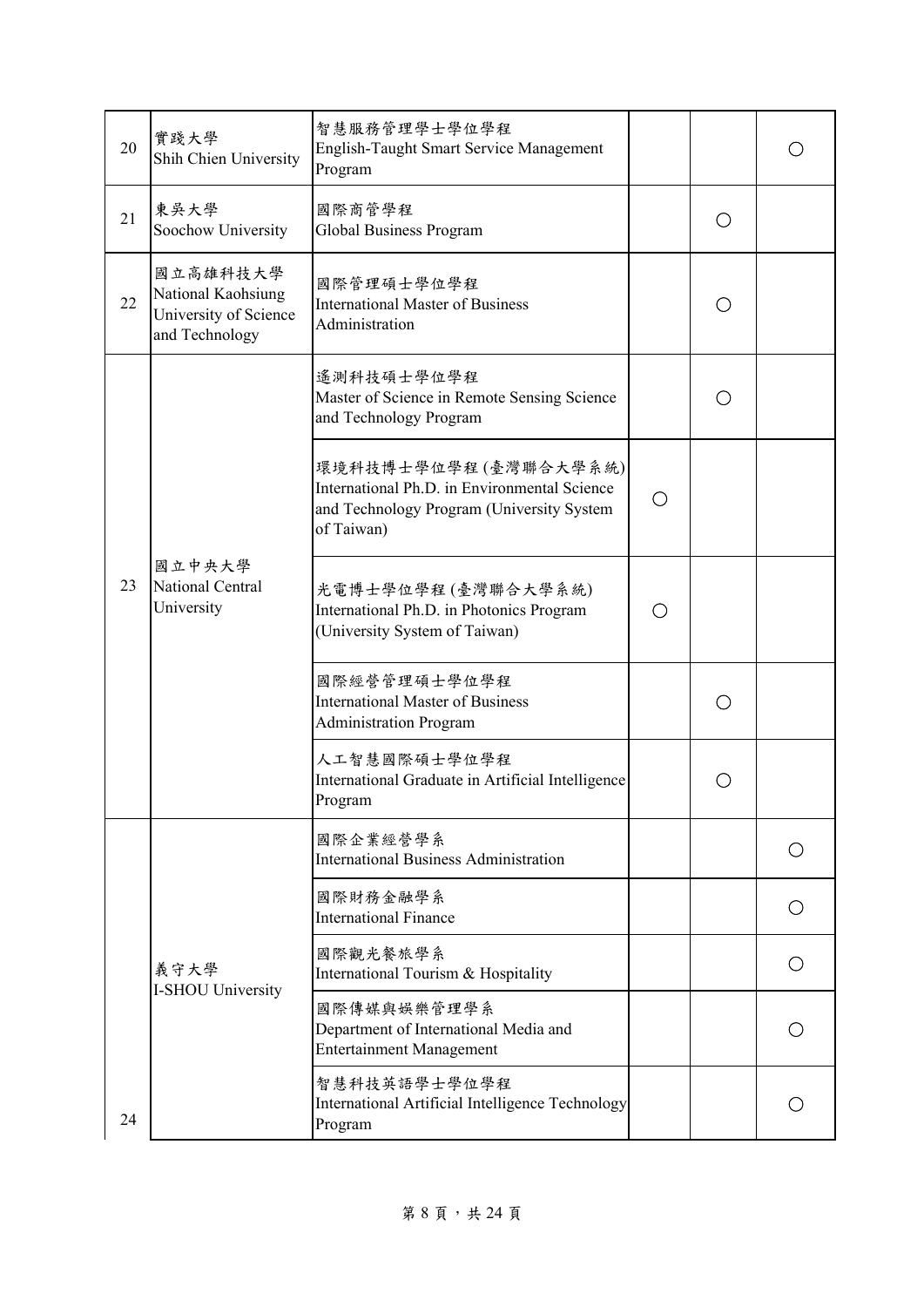|    |                                              | 企業管理學系全英碩士班<br>Department of Business Administration<br>(IMBA)                                |   |                                             |  |
|----|----------------------------------------------|-----------------------------------------------------------------------------------------------|---|---------------------------------------------|--|
|    | 義守大學                                         | 資訊工程學系 博士班<br>Department of Information Engineering<br>(Ph.D.)                                | O |                                             |  |
|    | I-SHOU University                            | 化學工程學系 博士班<br>Department of Chemical Engineering (Ph.D.)                                      | O |                                             |  |
|    |                                              | 管理學院管理博士班<br>Postgraduate Programs in Management (Ph.D.)                                      | O |                                             |  |
|    |                                              | 理學國際博士學位學程<br>International Ph.D. in Science Programs                                         | O |                                             |  |
|    |                                              | 電機電力工程國際碩士學位學程<br><b>International Master of Electric Power</b><br><b>Engineering Program</b> |   | ◯                                           |  |
|    | 國立中山大學<br>National Sun Yat-sen<br>University | 電信工程國際碩士學程<br>International Master of Telecommunication<br><b>Engineering Program</b>         |   |                                             |  |
|    |                                              | 國際經營管理全英語學士學位學程<br>International Business Bachelor program                                    |   |                                             |  |
| 25 |                                              | 國際經營管理碩士學程<br>Master of Business Administration Program in<br>International Business (IBMBA)  |   | $\left(\begin{array}{c} \end{array}\right)$ |  |
|    |                                              | 人力資源管理全英語碩士學位學程<br>Global Human Resource Management English<br>MBA Program (GHRM MBA)         |   |                                             |  |
|    |                                              | 海洋科學與科技全英語博士學位學程<br>International Graduate Program of Marine<br>Science and Technology        | O |                                             |  |
|    |                                              | 亞太事務英語碩士學位學程<br>International Master of Asia-Pacific Affairs<br>Program                       |   | ◯                                           |  |
|    |                                              | 教育與人類發展研究全英語學位學程<br>International Graduate Education and Human<br>Development programs        | O | ◯                                           |  |
|    |                                              | 分子醫學全英語碩士學位學程<br>Master of Molecular Medicine Graduate<br>Program                             |   | O                                           |  |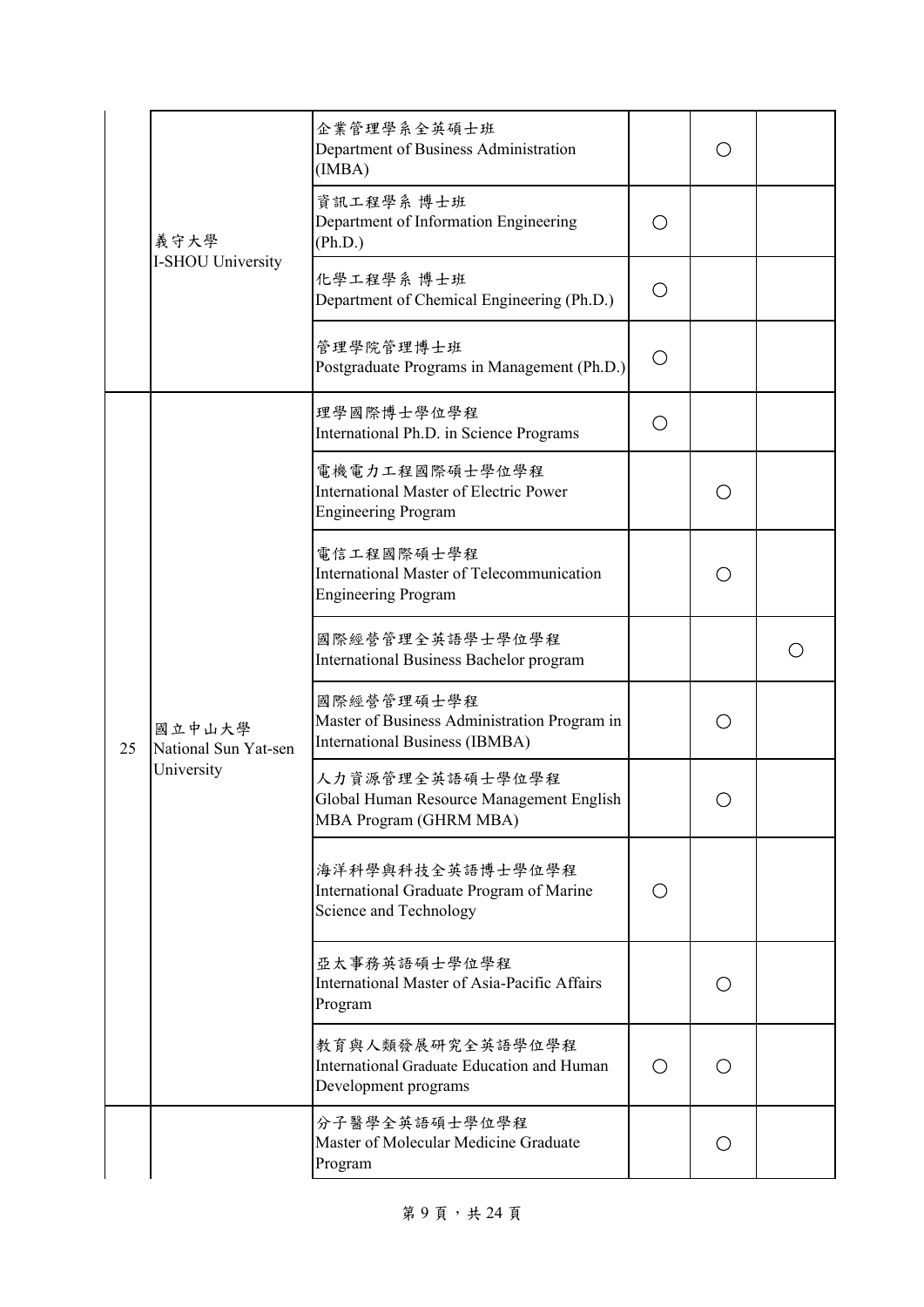| 26 | 長庚大學<br>Chang Gung University                  | 顯微手術國際碩士學位學程<br>International Master of Reconstructive<br>Microsurgery Science Degree Program                                             |   |            |  |
|----|------------------------------------------------|-------------------------------------------------------------------------------------------------------------------------------------------|---|------------|--|
|    |                                                | 奈米工程及設計碩士學位學程<br>Master of Nano-Electronic Engineering and<br>Design Program                                                              |   |            |  |
|    |                                                | 生醫暨材料科學國際博士學位學程<br>International Ph.D. Program in Biomedical and<br>Materials Science                                                     | ◯ |            |  |
|    |                                                | 生物多樣性國際研究生博士學位學程<br>International Graduate Degree Program for<br>Biodiversity                                                             |   |            |  |
|    |                                                | 國際企業管理碩士學位學程<br>Global Master of Business Administration                                                                                  |   | $\bigcirc$ |  |
| 27 | 東海大學<br>Tunghai University                     | 國際經營管理學位學程<br><b>International Business Administration Program</b>                                                                        |   |            |  |
|    |                                                | 永續科學與管理學士學位學程<br>Sustainability Science and Management<br>Program                                                                         |   |            |  |
|    |                                                | 國際學院不分系英語學士班<br>International College Interdisciplinary Degree<br>Program                                                                 |   |            |  |
|    |                                                | 創新科技應用於生物醫學暨醫療照護產品研<br>發國際博士學位學程<br>International Innovative Technology of<br>Biomedical Engineering and Medical Devices<br>Ph.D. Program |   |            |  |
| 28 | 明志科技大學<br>Ming Chi University of<br>Technology | 能源電池科技博士學位學程<br>Energy and Battery Technologies Ph.D.<br>Program                                                                          | O |            |  |
|    |                                                | 國際企業管理碩士學位學程<br><b>International Master of Business</b><br>Administration                                                                 |   | O          |  |
|    | 國立政治大學                                         | 亞太研究英語學位學程<br>International Asia-Pacific Studies programs<br>(IMAS/IDAS)                                                                  | ◯ | Ο          |  |
|    | National Chengchi<br>University                | 國際經營管理英語碩士學位學程<br><b>International Master of Business</b><br>Administration (IMBA)                                                        |   | O          |  |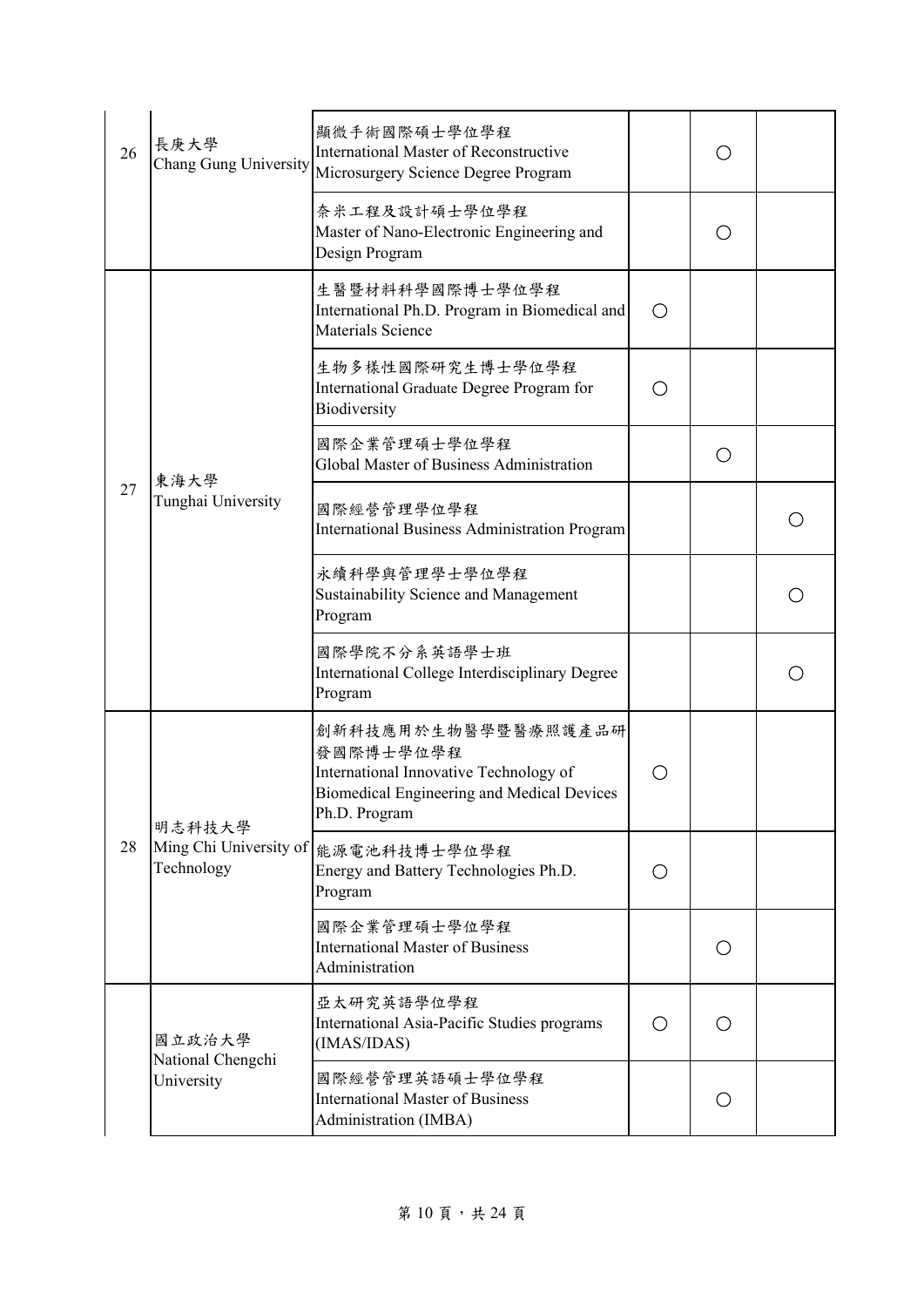|    | (IMPIS) program<br>國立政治大學                               | 國際傳播英語碩士學位學程<br><b>International Master of International</b><br>Communication Studies (IMICS) program   |     |            |  |
|----|---------------------------------------------------------|---------------------------------------------------------------------------------------------------------|-----|------------|--|
| 29 |                                                         | 國際研究英語碩士學位學程<br><b>International Master of International Studies</b>                                    |     |            |  |
|    | National Chengchi<br>University                         | 應用經濟與社會發展英語碩士學位學程<br>International Master of Applied Economics and<br>Social Development (IMES) program |     |            |  |
|    |                                                         | 創新國際學院學士班<br>International College of Innovation (ICI)<br>bachelor's degree program                     |     |            |  |
|    |                                                         | 電機資訊國際學位學程<br>Electrical Engineering and Computer Science<br><b>International Graduate Program</b>      | ( ) |            |  |
|    |                                                         | 光電博士學位學程(臺灣聯合大學系統)<br>International Ph.D. Program in Photonics (UST)                                    | O   |            |  |
|    |                                                         | 企業管理碩士學位學程<br>Global MBA Program                                                                        |     | $\bigcirc$ |  |
|    |                                                         | 英語教學研究所<br>Institute of Teaching English to Speakers of Other<br>Languages                              |     | ◯          |  |
| 30 | 國立陽明交通大學<br>National Yang Ming<br>Chiao Tung University | 國際半導體產業學院<br>International College of Semiconductor<br>Technology Graduate Program                      | O   | ( )        |  |
|    |                                                         | 土木工程學系全英語學士學程<br>Department of Civil Engineering - Fully English-<br>taught Undergraduate Program       |     |            |  |
|    |                                                         | 國際衛生學位學程<br><b>International Health Programs</b>                                                        | О   | O          |  |
|    |                                                         | 微生物及免疫學研究所<br>Institute of Microbiology and Immunology                                                  | O   | O          |  |
|    |                                                         | 生醫光電研究所<br>Institute of Biophotonics                                                                    | О   | O          |  |
|    |                                                         | 生物藥學研究所<br>Institute of Biopharmaceutical Sciences                                                      | O   | O          |  |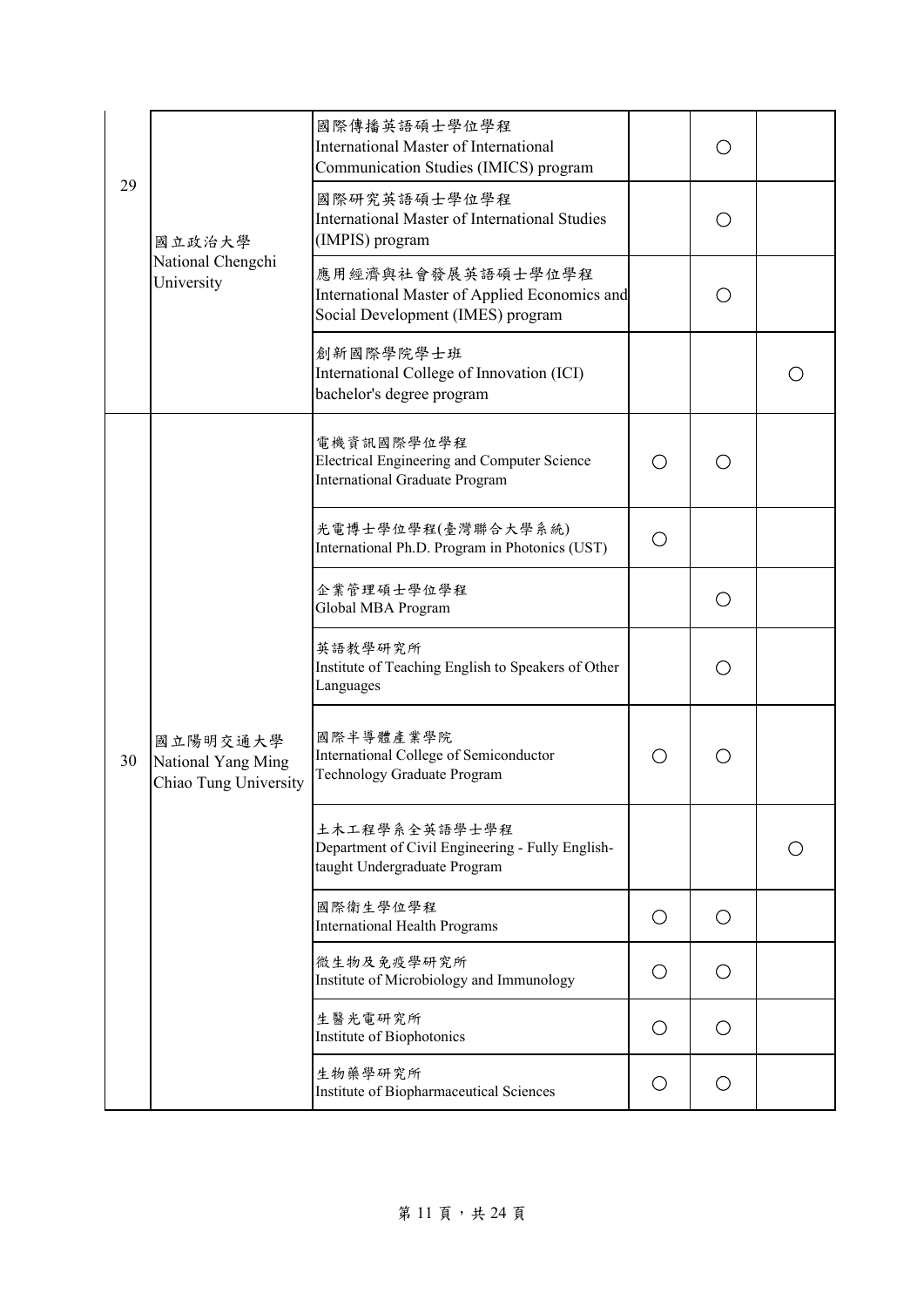|    | 國立高雄餐旅大學<br>National Kaohsiung<br>University of<br>Hospitality and<br>Tourism | 國際觀光餐旅全英文碩士學位學程<br>International Master of Tourism and<br>Hospitality program                   |     |   |  |
|----|-------------------------------------------------------------------------------|-------------------------------------------------------------------------------------------------|-----|---|--|
| 31 |                                                                               | 國際觀光學士學位學程<br>International Bachelor of Tourism Management<br>Program                           |     |   |  |
|    |                                                                               | 國際廚藝學士學位學程<br>International Bachelor of Culinary Arts<br>Program                                |     |   |  |
|    |                                                                               | 食品暨應用生物科技學系<br>Department of Food Science and<br>Biotechnology                                  | ( ) |   |  |
|    |                                                                               | 電機工程學系<br>Department of Electrical Engineering                                                  | ◯   |   |  |
|    | 大葉大學<br>Da-Yeh University                                                     | 機械與自動化工程學系<br>Department of Mechanical and Automation<br>Engineering                            | ( ) |   |  |
| 32 |                                                                               | 環境工程學系<br>Department of Environmental Engineering                                               | Ο   | ◯ |  |
|    |                                                                               | 管理學院博士班<br>Ph.D. Program in Management                                                          | ( ) |   |  |
|    |                                                                               | 企業管理學系<br>Department of Business Administration                                                 |     |   |  |
|    |                                                                               | 英語學系<br>Department of English                                                                   |     |   |  |
|    |                                                                               | 國際專業管理碩士班<br><b>International Master of Business</b><br>Administration                          |     | ◯ |  |
|    | 國立清華大學<br>National Tsing Hua                                                  | 國際資訊科技與應用碩士學程 International<br>Master of Information Systems and<br><b>Applications Program</b> |     | ◯ |  |
| 33 | University                                                                    | 清華學院國際學士班乙組<br>Tsing Hua College Group International<br><b>Bachelor Degree Program</b>          |     |   |  |
|    |                                                                               | 英語教學系<br>Department of English Instruction                                                      |     | О |  |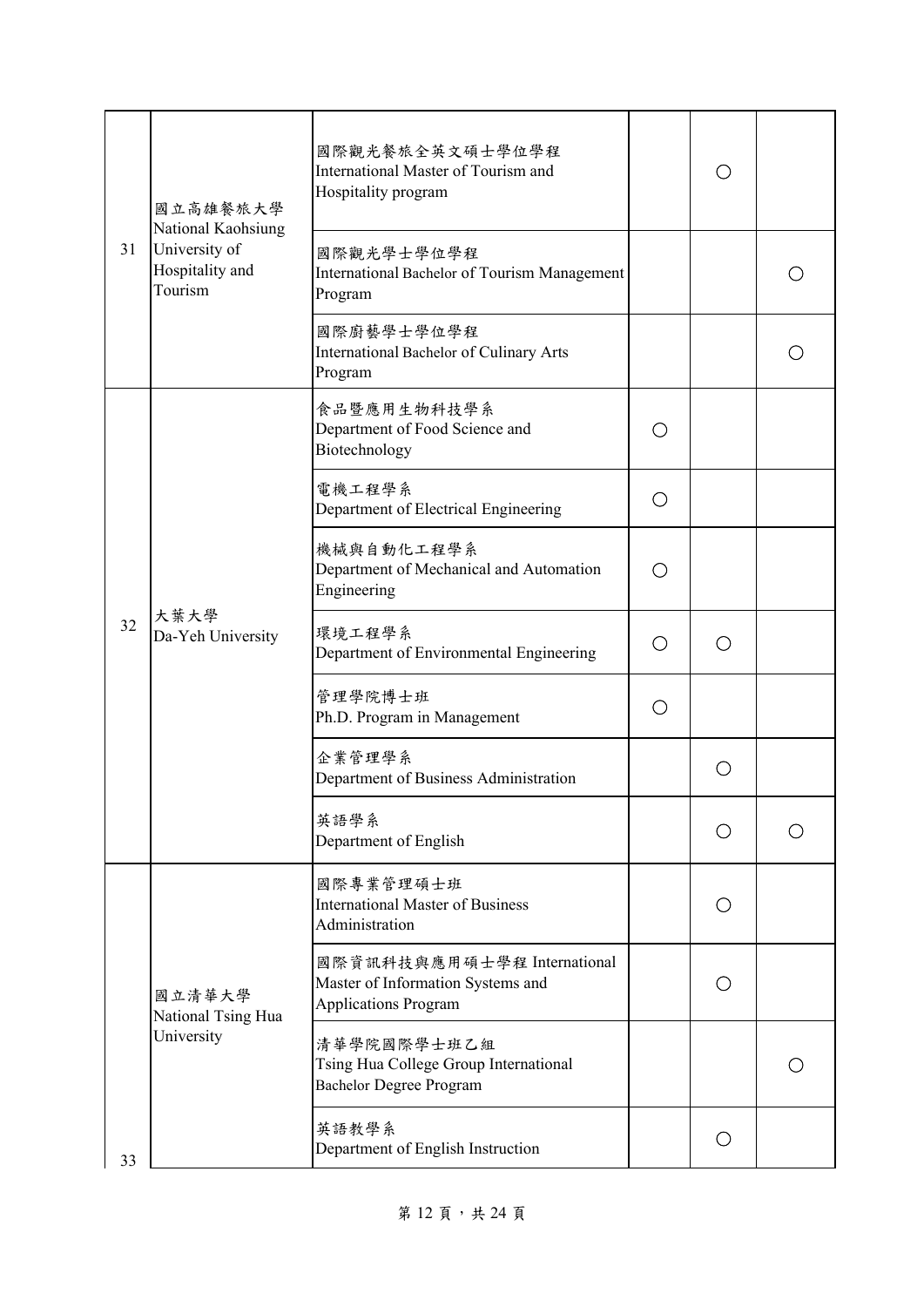|    | 國立清華大學                                                 | 人類學研究所(乙組:南島英語學程組)<br>Institute of Anthropology (English-taught<br>Master of Austronesian Studies Program) |                                                     |                                               |     |
|----|--------------------------------------------------------|------------------------------------------------------------------------------------------------------------|-----------------------------------------------------|-----------------------------------------------|-----|
|    |                                                        | 生物醫學工程研究所<br>Institute of Biomedical Engineering                                                           |                                                     | ( )                                           |     |
|    | National Tsing Hua<br>University                       | 服務科學研究所<br><b>Institute of Service Science</b>                                                             | ( )                                                 |                                               |     |
|    |                                                        | 跨院國際博士班學位學程(一般組)<br>International Intercollegiate Ph.D. Program<br>(General Section)                       | $\left( \begin{array}{c} \cdot \end{array} \right)$ |                                               |     |
| 34 | 中信金融管理學院                                               | 金融管理學院(學士班)<br>Bachelor of Business Administration - Financial<br>Management Program                       |                                                     |                                               |     |
|    | <b>CTBC Business School</b>                            | 金融管理研究所<br>Graduate School of Financial Management                                                         |                                                     |                                               |     |
| 35 | 國立臺北教育大學<br>National Taipei<br>University of Education | 當代藝術評論與策展研究全英語碩士學位學<br>程<br>MA in Critical and Curatorial Studies of<br>Contemporary Art                   |                                                     | $\left(\begin{array}{c} 1 \end{array}\right)$ |     |
|    |                                                        | 學習與教學國際碩士學位學程<br>International Master of Learning and<br><b>Instruction Program</b>                        |                                                     |                                               |     |
|    |                                                        | 教育學系<br>Department of Education                                                                            | $\left( \begin{array}{c} \cdot \end{array} \right)$ |                                               |     |
|    |                                                        | 英語學系<br>Department of English                                                                              | Ο                                                   | ()                                            |     |
| 36 | 國立臺灣師範大學<br>National Taiwan                            | 物理學系<br>Department of Physics                                                                              | O                                                   | O                                             |     |
|    | Normal University                                      | 科學、科技、工程、數學整合教育國際博士<br>學位學程<br>International Doctoral Program in Integrative<br><b>STEM Education</b>      | O                                                   |                                               |     |
|    |                                                        | 國際人力資源發展研究所<br>Graduate Institute of International Human<br>Resource Development                           |                                                     | ( )                                           |     |
|    | 元智大學                                                   | 管理學院學士英語專班<br><b>English Bachelor of Business Administration</b>                                           |                                                     |                                               | ( ) |
|    | Yuan Ze University                                     | 管理學院經營管理碩士英語專班<br>Global Master of Business Administration                                                 |                                                     | $\left(\right)$                               |     |

第13頁,共24頁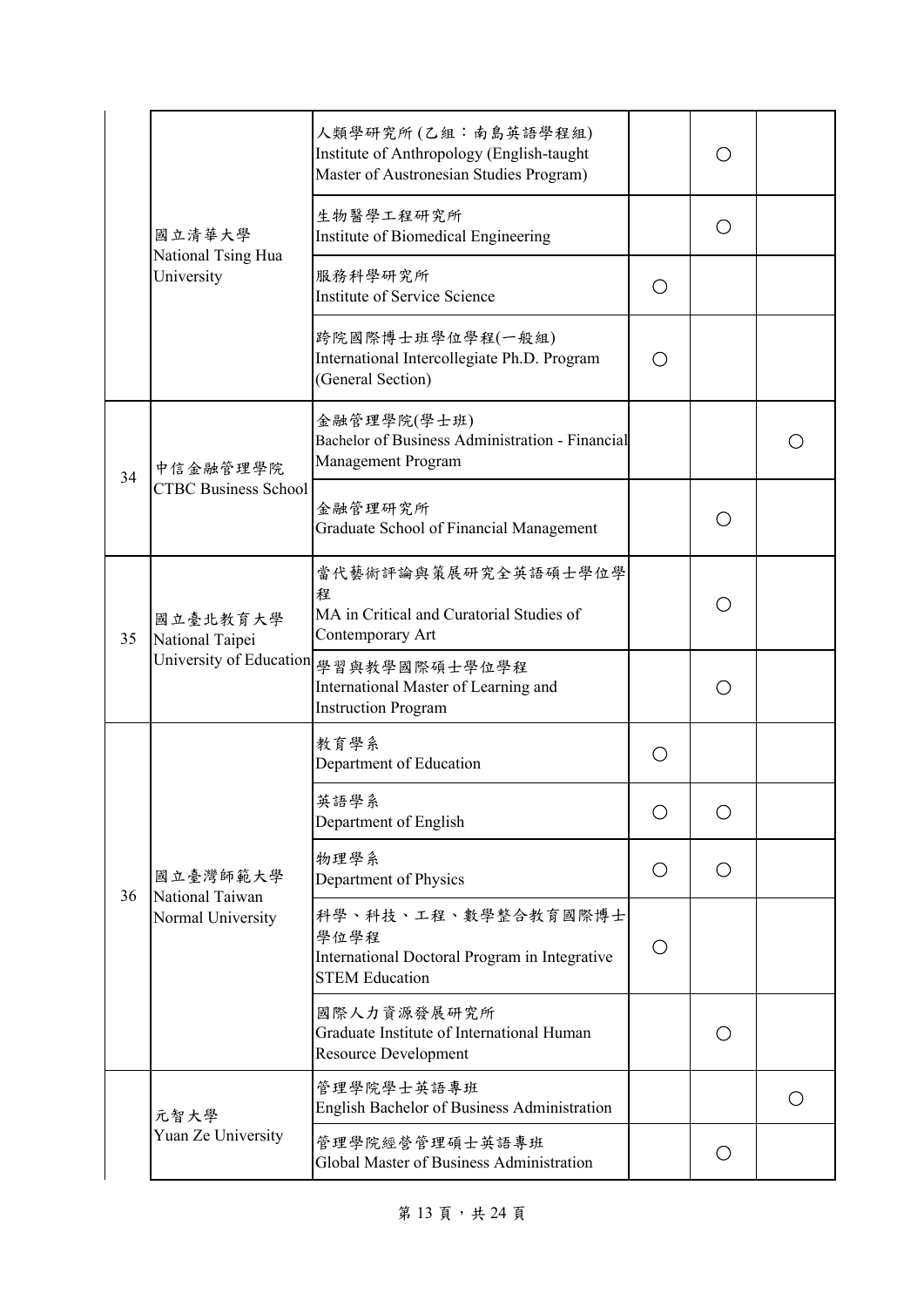|    |                                                            | 管理學院財務金融暨會計碩士班<br>(財務金融碩士學程)<br>Master of Science in Finance                                                      |   |                                                             |  |
|----|------------------------------------------------------------|-------------------------------------------------------------------------------------------------------------------|---|-------------------------------------------------------------|--|
| 37 |                                                            | 管理學院財務金融暨會計碩士班<br>(會計碩士學程)<br>Master of Science in Accounting                                                     |   |                                                             |  |
|    | 元智大學<br>Yuan Ze University                                 | 管理學院博士班學術組<br>Doctoral Program (Management, Finance)                                                              | O |                                                             |  |
|    |                                                            | 電機通訊學院英語學士班<br>International Bachelor of Electrical and<br>Communication Engineering Program (English<br>-taught) |   |                                                             |  |
|    |                                                            | 工業工程與管理研究所<br>Industrial Engineering and Management<br>Graduate Program                                           | O | $\left(\begin{smallmatrix} 1 \\ 1 \end{smallmatrix}\right)$ |  |
|    |                                                            | 工程科技研究所<br>Graduate School of Engineering Science and<br>Technology                                               | O |                                                             |  |
|    |                                                            | 機械工程系<br>Department of Mechanical Engineering                                                                     | O | ○                                                           |  |
|    |                                                            | 營建工程系<br>Department of Civil and Construction<br>Engineering                                                      |   |                                                             |  |
|    |                                                            | 資訊工程系<br>Department of Computer Science and<br><b>Information Engineering</b>                                     |   | O                                                           |  |
|    | 國立雲林科技大學                                                   | 企業管理系<br>Department of Business Administration                                                                    |   |                                                             |  |
| 38 | National Yunlin<br>University of Science<br>and Technology | 企業管理系國際企業管理組<br>Department of International Business<br>Administration                                            |   | O                                                           |  |
|    |                                                            | 財務金融系<br>Department of Finance                                                                                    | О | Ο                                                           |  |
|    |                                                            | 國際管理學士學位學程<br>Bachelor of International Management<br>Program                                                     |   |                                                             |  |
|    |                                                            | 技職及職業教育研究所<br>Graduate School of Technological and<br><b>Vocational Education</b>                                 | O | $\bigcirc$                                                  |  |
|    |                                                            | 應用外語系<br>Department of Applied Foreign Language                                                                   |   | O                                                           |  |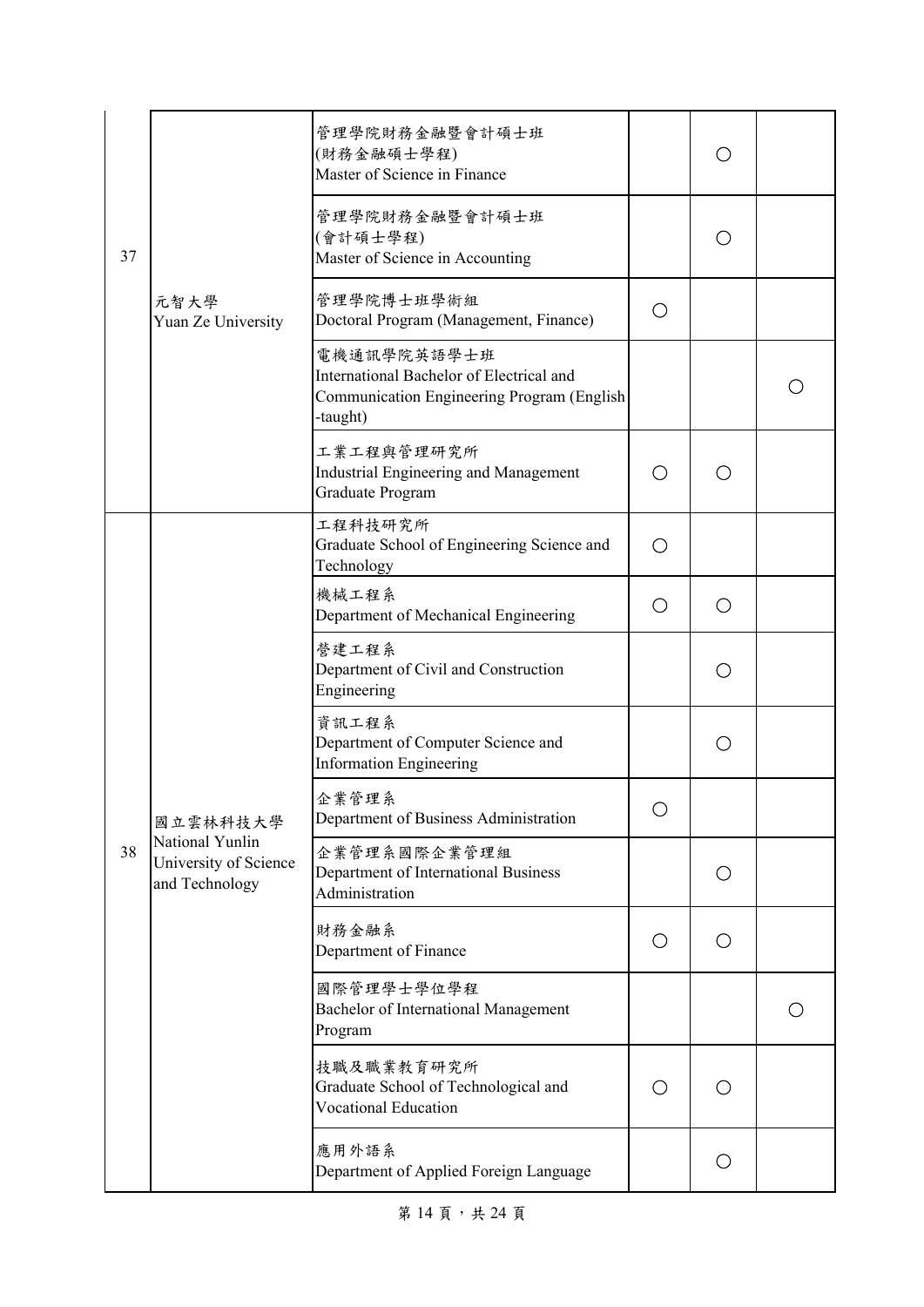|    |                           | 食品暨應用生物科技學系<br>Department of Food Science and<br>Biotechnology                                           | ( )             |            |  |
|----|---------------------------|----------------------------------------------------------------------------------------------------------|-----------------|------------|--|
|    |                           | 電機工程學系<br>Department of Electrical Engineering                                                           | ( )             |            |  |
|    |                           | 機械與自動化工程學系<br>Department of Mechanical and Automation<br>Engineering                                     |                 |            |  |
| 39 | 大葉大學<br>Da-Yeh University | 環境工程學系<br>Department of Environmental Engineering                                                        | $\bigcirc$      | ◯          |  |
|    |                           | 管理學院博士班<br>Ph.D. Program in Management                                                                   | ( )             |            |  |
|    |                           | 企業管理學系<br>Department of Business Administration                                                          |                 | ◯          |  |
|    |                           | 英語學系<br>Department of English                                                                            |                 | ◯          |  |
|    |                           | 自然災害減災及管理國際碩士學位學程<br><b>International Master of Natural Hazards</b><br>Mitigation and Management Program |                 | ◯          |  |
|    |                           | 生命科學系碩博班<br>Department of Life Sciences                                                                  | $\left(\right)$ | O          |  |
|    |                           | 轉譯農業科學博士學位學程<br>Graduate Program in Translational Agricultural<br>Science                                | $\left(\right)$ |            |  |
|    |                           | 生物醫學工程學系<br>Department of Biomedical Engineering                                                         |                 |            |  |
|    |                           | 生物醫學工程學系醫療器材創新國際碩士班<br>International Institute of Medical Device<br>Innovation Master's Degree Program   |                 | O          |  |
|    |                           | 測量及空間資訊學系<br>Department of Geomatics                                                                     | O               | $\bigcirc$ |  |
|    |                           | 生物科技與產業科學系<br>Department of Biotechnology and Bioindustry<br>Science                                     | $\left(\right)$ |            |  |
|    |                           | 護理學系國際碩士班<br>International Advanced Program in Nursing<br>(IAPN)                                         |                 | ( )        |  |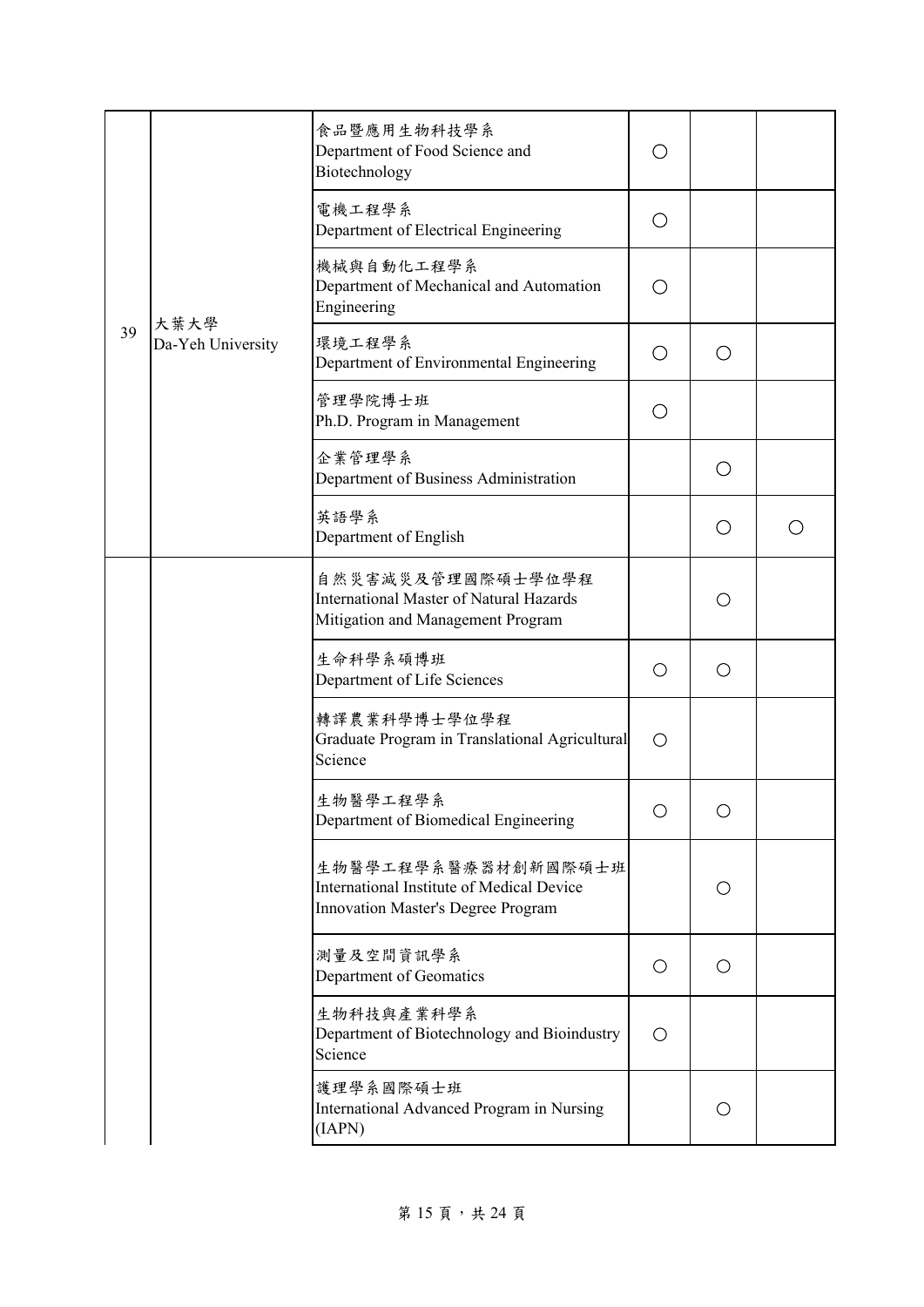|    |                                             | 護理學系國際博士班<br>International Doctoral Program in Nursing<br>(IDPN)                                           | O          |            |  |
|----|---------------------------------------------|------------------------------------------------------------------------------------------------------------|------------|------------|--|
| 40 | 國立成功大學<br>National Cheng Kung<br>University | 健康照護科學研究所碩士班<br>Institute of Allied Health Science (Master's<br>degree program)                            |            | Ω          |  |
|    |                                             | 能源工程國際學士學位學程<br>International Bachelor of Energy Engineering<br>Degree Program                             |            |            |  |
|    |                                             | 能源工程國際碩士學位學程<br>International Master of Energy Engineering<br>Program                                      |            | ( )        |  |
|    |                                             | 能源工程國際博士學位學程<br><b>International Energy Engineering Doctoral</b><br>Degree Program                         | O          |            |  |
|    |                                             | 國際經營管理研究所<br>Institute of International Management                                                         | O          | О          |  |
|    |                                             | 尖端材料國際碩士學位學程<br>International Curriculum for Advanced<br>Materials Program (Master's degree program)       |            | О          |  |
|    |                                             | 心智科學原理與應用國際博士學位學程<br>Principles and Implications of Mind Sciences<br><b>International Doctoral Program</b> | O          |            |  |
|    |                                             | 全校永續跨域國際碩士學位學程<br>International Interdisciplinary Sustainability<br><b>Studies Master's Degree Program</b> |            | О          |  |
|    |                                             | 跨領域神經科學國際研究生博士學位學程<br>Taiwan International Graduate Program in<br>Interdisciplinary Neuroscience           | $\circ$    |            |  |
|    |                                             | 創意產業設計研究所<br>Institute of Creative Industries Design                                                       | $\circ$    | $\bigcirc$ |  |
|    |                                             | 國際醫學研究學位學程<br>International Graduate Programs in Medicine                                                  | O          | O          |  |
| 41 | 臺北醫學大學<br>Taipei Medical<br>University      | 細胞治療與再生醫學國際博士學位學程<br>Cell Therapy and Regeneration Medicine<br>International Ph.D. Program                 | Ο          |            |  |
|    |                                             | 牙醫學系碩博士班<br>School of Dentistry Ph.D. and Master's Degree<br>Programs                                      | $\bigcirc$ | ( )        |  |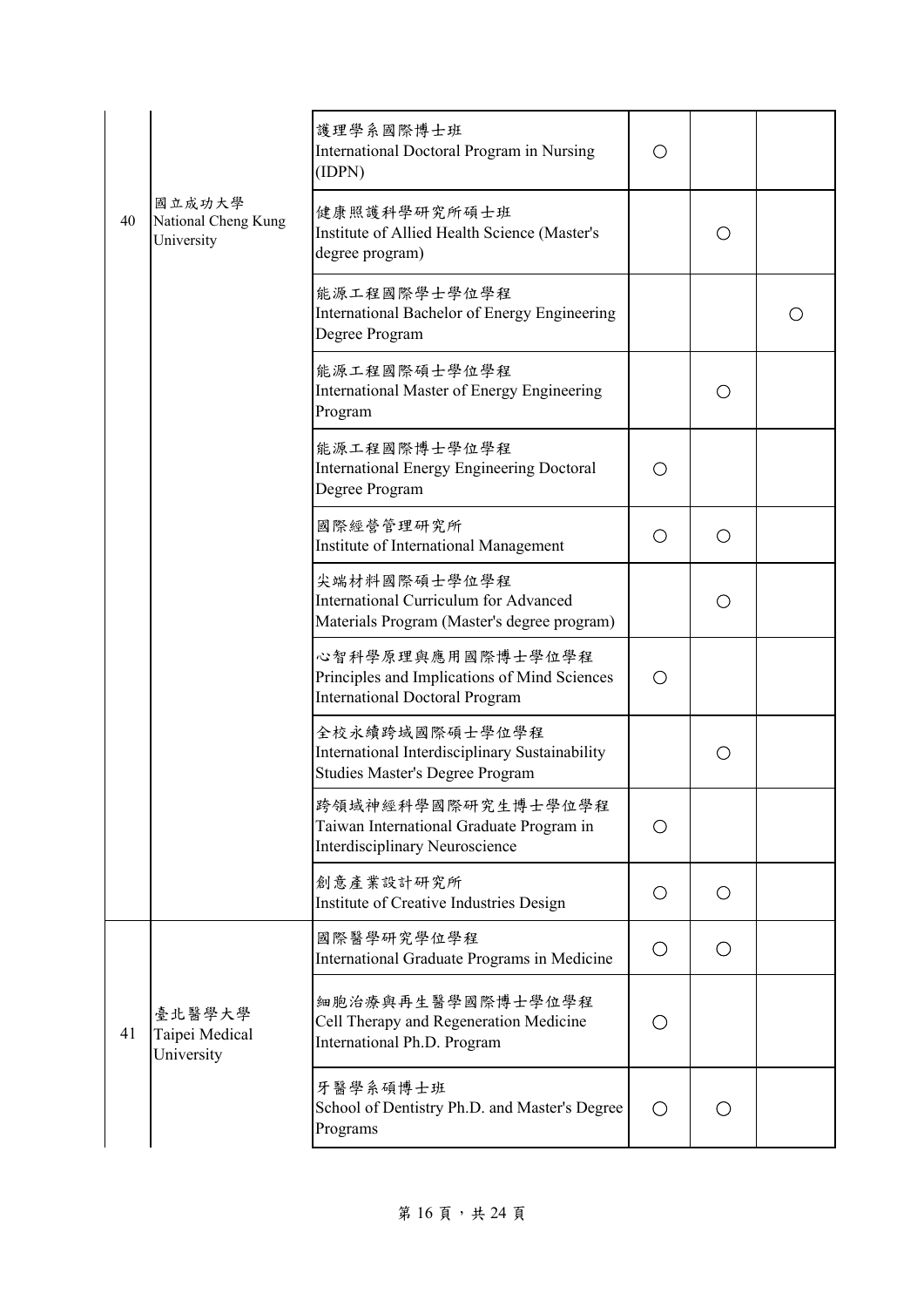|    |                                        | 牙體技術學系碩士班<br>Master Program in School of Dental<br>Technology                                                                |                                             | ( )                                             |  |
|----|----------------------------------------|------------------------------------------------------------------------------------------------------------------------------|---------------------------------------------|-------------------------------------------------|--|
|    |                                        | 藥學系碩博士班<br>School of Pharmacy Ph.D. and Master's Degree<br>Programs                                                          | ◯                                           | ○                                               |  |
|    |                                        | 中草藥臨床藥物研發博士學位學程<br>Clinical Drug Development of Herbal<br>Medicine Ph.D. Program                                             | $\left(\begin{array}{c} \end{array}\right)$ |                                                 |  |
|    |                                        | 生藥學研究所碩士班<br>Graduate Institute of Pharmacognosy Master's<br>Degree Program                                                  |                                             | ()                                              |  |
|    |                                        | 臨床基因體學暨蛋白質體學碩士學位學程<br>Master of Clinical Genomics and Proteomics<br>Program                                                  |                                             | ∩                                               |  |
|    |                                        | 護理學系碩博士班<br>School of Nursing Ph.D. and Master's Degree<br>Programs                                                          |                                             |                                                 |  |
| 41 | 臺北醫學大學<br>Taipei Medical<br>University | 國際高齡健康暨長期照護博士學位學程<br>Gerontology and Long-Term Care International<br>Ph.D. Program                                           | ◯                                           |                                                 |  |
|    |                                        | 公共衛生學系碩博士班<br>School of Public Health Ph.D. and Master's<br>Degree Programs                                                  |                                             | $\left( \begin{array}{c} 1 \end{array} \right)$ |  |
|    |                                        | 傷害防治學研究所博士班<br>Graduate Institute of Injury Prevention and<br>Control Ph.D. and Master's Degree Programs                     |                                             |                                                 |  |
|    |                                        | 全球衛生暨衛生安全博士學位學程<br>Global Health and Health Security Ph.D. and<br><b>Master's Degree Programs</b>                            | ◯                                           | ◯                                               |  |
|    |                                        | 醫學生物科技博士學位學程<br>Medical Biotechnology Ph.D. Program                                                                          | O                                           |                                                 |  |
|    |                                        | 醫學檢驗暨生物技術學系碩士班<br>School of Medical Laboratory Science and<br>Biotechnology Master's Degree Program                          |                                             | ( )                                             |  |
|    |                                        | 醫學資訊研究所博士班<br>Graduate Institute of Biomedical Informatics<br>Ph.D. Program                                                  | ( )                                         |                                                 |  |
|    |                                        | 醫學資訊研究所碩士班-醫資組<br>Graduate Institute of Biomedical Informatics -<br><b>Biomedical Informatics Master's Degree</b><br>Program |                                             |                                                 |  |

第17頁,共24頁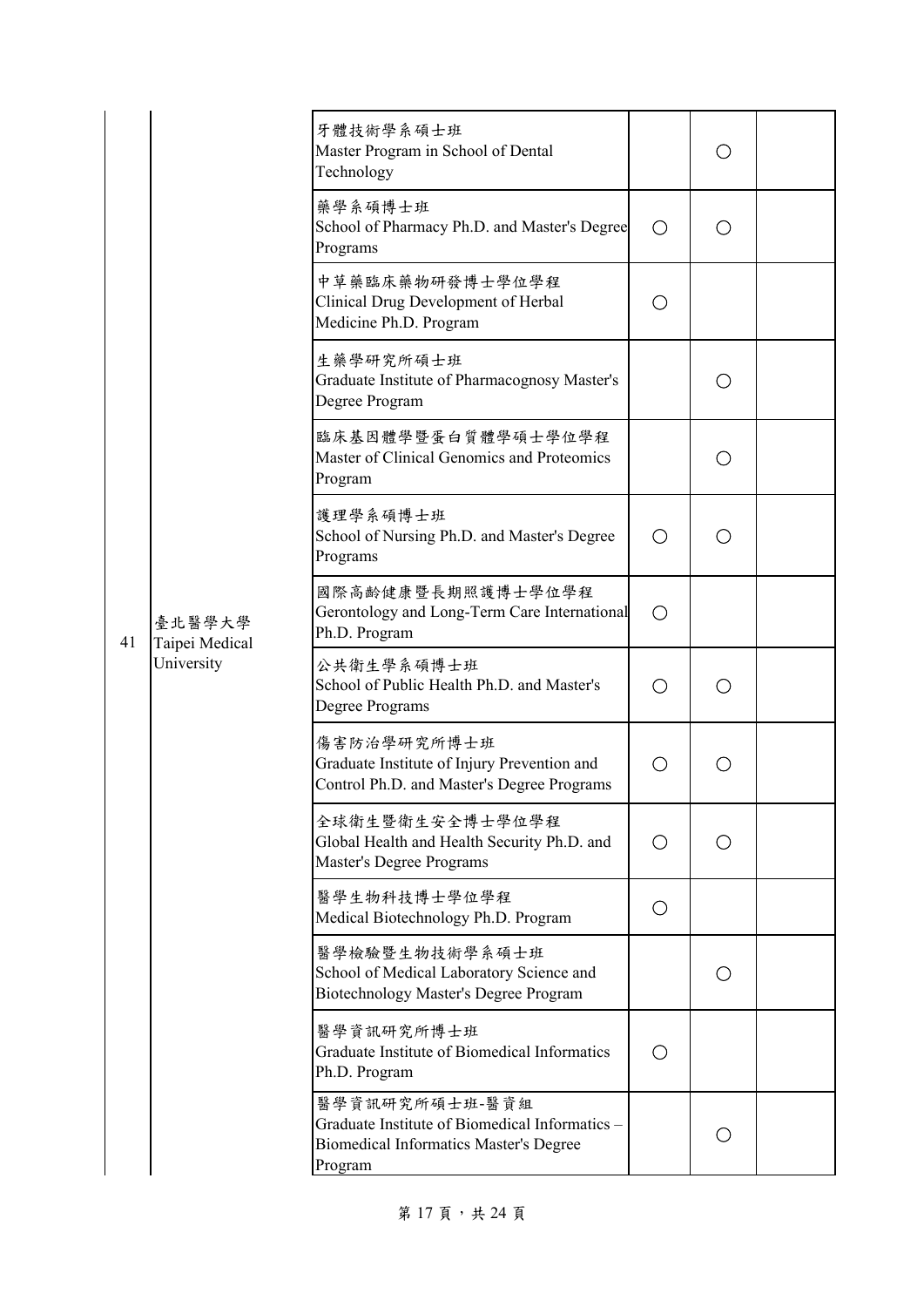|    |                                        | 醫學資訊研究所碩士班-轉譯組<br>Graduate Institute of Biomedical Informatics -<br><b>Translational Medicine Master's Degree</b><br>Program                |            |                   |  |
|----|----------------------------------------|---------------------------------------------------------------------------------------------------------------------------------------------|------------|-------------------|--|
|    |                                        | 癌症生物學與藥物研發博士學位學程<br>Cancer Molecular Biology and Drug Discovery<br>Ph.D. Program                                                            | ◯          |                   |  |
|    |                                        | 癌症生物學與藥物研發研究所碩士班<br>Graduate Institute of Cancer Biology and Drug<br>Discovery Master's Degree Program                                      |            |                   |  |
|    |                                        | 神經醫學博士學位學程<br>Medical Neuroscience Ph.D. Program                                                                                            | O          |                   |  |
|    |                                        | 國際神經醫學碩士學位學程<br>Medical Neuroscience International Graduate<br>Institute of Humanities in Medicine<br>International Master's Degree Program |            | ( )               |  |
|    |                                        | 國際轉譯科學博士學位學程<br>Translational Science International Ph.D.<br>Program                                                                        | ( )        |                   |  |
|    | 臺北醫學大學<br>Taipei Medical<br>University | 心智意識與腦科學研究博士學位學程<br>Neuroscience of Cognition and Consciousness<br>Ph.D. Program                                                            | ( )        |                   |  |
| 41 |                                        | 心智意識與腦科學研究所碩士班<br>Graduate Institute of Mind, Brain and<br>Consciousness Master's Degree Program                                            |            |                   |  |
|    |                                        | 醫學人文研究所碩士班<br>Graduate Institute of Humanities in Medicine<br>Master's Degree Program                                                       |            | ( )               |  |
|    |                                        | 國際生技醫療管理博士學位學程<br>Biotech Healthcare Management International<br>Ph.D. Program                                                              | ( )        |                   |  |
|    |                                        | 醫務管理學系碩士班<br>School of Health Care Administration Master's<br>Degree Program                                                                |            | $\left(\ \right)$ |  |
|    |                                        | 生醫材料暨組織工程研究所博士班<br>Graduate Institute of Biomedical Materials and<br>Tissue Engineering Ph.D. and Master's Degree<br>Programs               | O          | ◯                 |  |
|    |                                        | Graduate Institute of Nanomedicine and<br>Medical Engineering Master's Degree Program                                                       |            | ( )               |  |
|    |                                        | 國際生醫工程博士學位學程<br>Biomedical Engineering International Ph.D.<br>Program                                                                       | $\bigcirc$ |                   |  |

第 18 頁,共 24 頁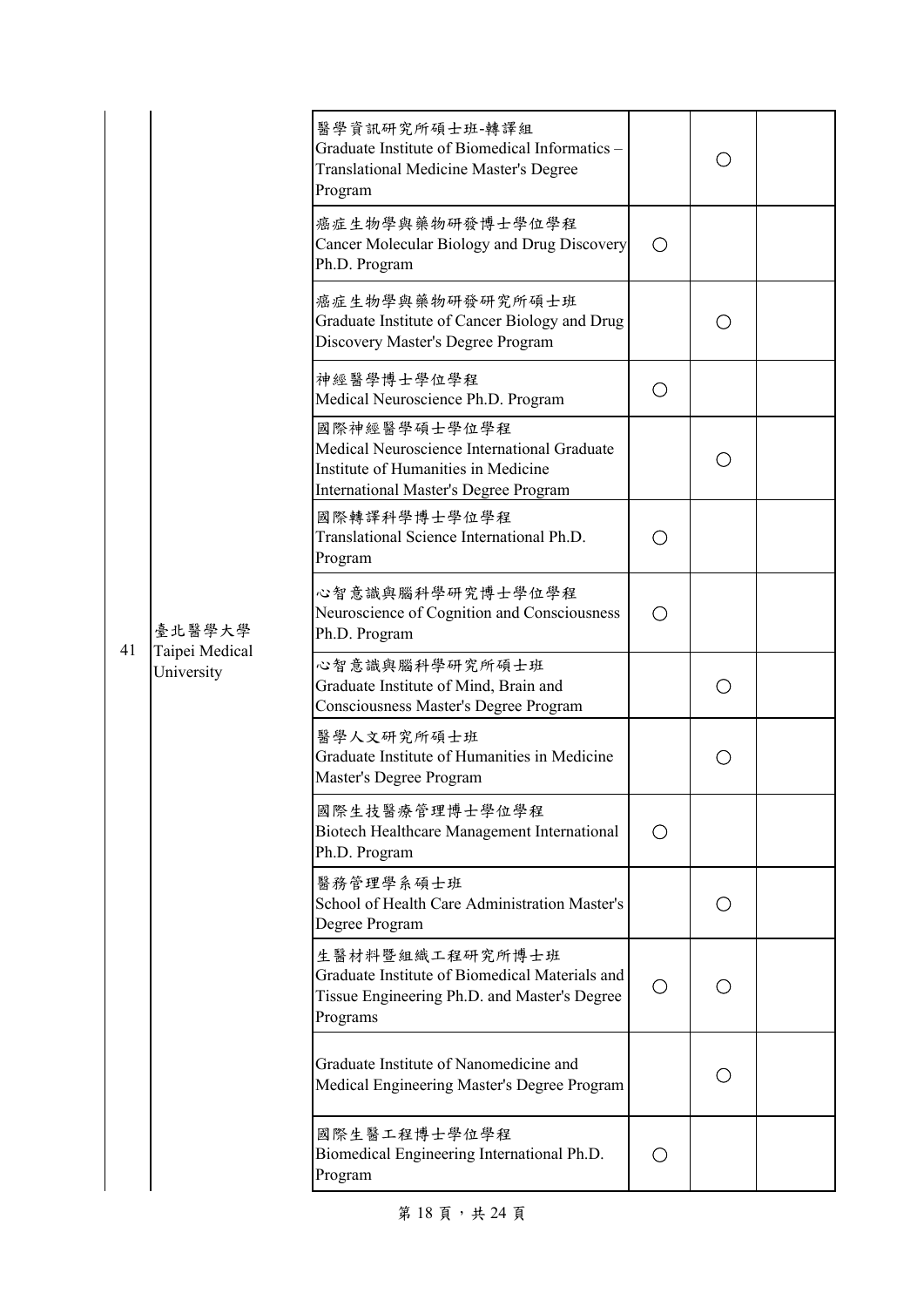|    |                                                | 生醫光機電研究所碩士班<br>Graduate Institute of Biomedical<br>Optomechatronics Master's Degree Program                  |     | ( ) |  |
|----|------------------------------------------------|--------------------------------------------------------------------------------------------------------------|-----|-----|--|
| 41 | 臺北醫學大學<br>Taipei Medical                       | 保健營養學系博士班<br>School of Nutrition and Health Sciences Ph.D.<br>and Master's Degree Programs                   | O   | ◯   |  |
|    | University                                     | 代謝與肥胖科學研究所碩士班<br>Graduate Institute of Metabolism and Obesity<br>Sciences Master's Degree Program            |     | ∩   |  |
|    |                                                | 食品安全碩士學位學程<br>Master of Food Safety Program                                                                  |     | ( ) |  |
|    |                                                | 認知科學博士學位學程<br>Cognitive Sciences Ph.D. Program                                                               | Ο   |     |  |
|    | 國立中正大學<br>National Chung Cheng<br>University   | 前瞻製造系統碩士學位學程<br>Master of Science in Advanced Manufacturing<br>Systems                                       |     | ( ) |  |
|    |                                                | 環境智能及智慧系統博士學位學程<br>Ambient Intelligence and Smart Systems<br>Doctorate Program                               | ◯   |     |  |
| 42 |                                                | 國際財務金融管理碩士學位學程<br>International Master of Global Finance<br>Program                                          |     | O   |  |
|    |                                                | 教育領導與管理發展國際碩士學位學程<br>Master of Educational Leadership and<br>Management Development Program                  |     | Ο   |  |
|    |                                                | 教育領導與管理發展國際博士學位學程<br><b>Educational Leadership and Management</b><br>Development Ph.D. Program               |     |     |  |
|    |                                                | 跨領域科學國際博士學位學程<br>Science, Technology, Environment and<br>Mathematics Ph.D. Program                           | ( ) |     |  |
| 43 | 龍華科技大學<br>Lunghwa University of<br>Science and | 企業管理系暨碩士班<br>Department of Business Administration Master<br>of Business Administration Program<br>國際企業管理碩士班 |     | ◯   |  |
|    | Technology                                     | <b>International Master of Business</b><br><b>Administration Program</b>                                     |     |     |  |
| 44 | 慈濟學校財團法人慈<br>濟大學<br>Tzu Chi University         | 國際服務產業管理學士學位學程<br>Bachelor of International Service Industry<br>Management Program                           |     |     |  |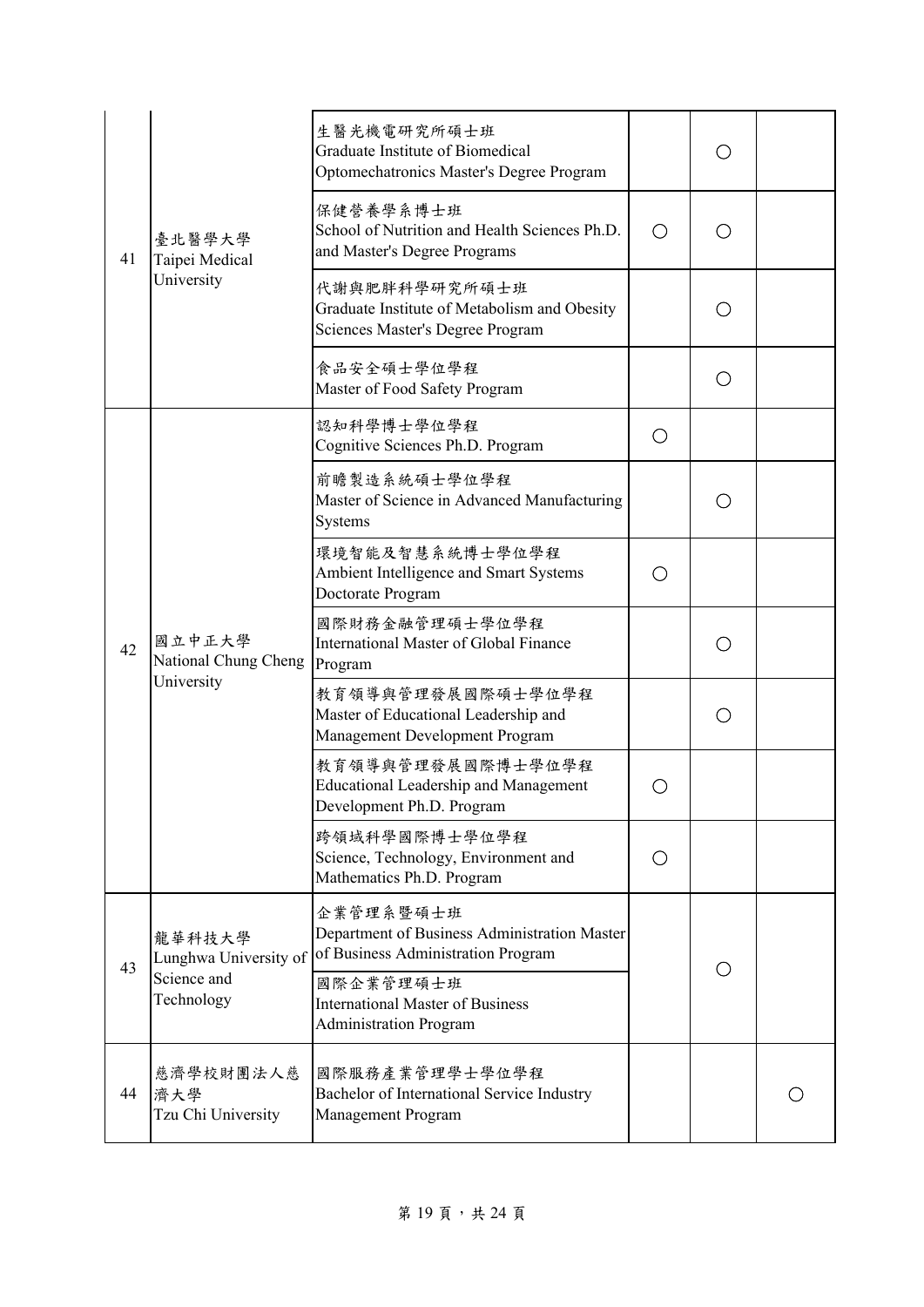| 44 | 慈濟學校財團法人慈<br>濟大學<br>Tzu Chi University  | 國際數位科技媒體學士學位學程<br>Bachelor of Digital Media and Technology<br>Program                                           |     |     |  |
|----|-----------------------------------------|-----------------------------------------------------------------------------------------------------------------|-----|-----|--|
|    | 國立臺灣海洋大學                                | 國際水產養殖科技暨管理碩士班<br>International Aquaculture Technology and<br>Management Master's Degree Program                |     |     |  |
| 45 | National Taiwan Ocean<br>University     | 海洋事務與資源管理研究所<br>Institute of Marine Affairs and Resource<br>Management                                          |     |     |  |
|    |                                         | 應用科學與工程研究所<br>Graduate Institute of Applied Science and<br>Engineering                                          | ◯   |     |  |
|    |                                         | 英國語文學系<br>Department of English Language and<br>Literature                                                      |     | ( ) |  |
| 46 | 輔仁大學<br>Fu Jen Catholic<br>University   | 品牌與時尚經營管理碩士學位學程<br>Brand and Fashion Management MA Program                                                      |     |     |  |
|    |                                         | 國際經營管理碩士學位學程<br><b>International Management MBA Program</b>                                                     |     | Ω   |  |
|    |                                         | 跨領域全英語學士學位學程<br>Interdisciplinary Studies - Bachelor's Degree<br>Program                                        |     |     |  |
| 47 | 中國文化大學<br>Chinese Culture<br>University | 全球商務學位學程<br>Department of Global Business                                                                       |     |     |  |
|    |                                         | 外國語文學系<br>Department of Foreign Languages and<br>Literatures                                                    | ( ) | ( ) |  |
|    | 國立臺灣大學                                  | 氣候變遷與永續發展碩士學位學程<br>Climate Change and Sustainable Development<br>- International Master's Degree Program        |     |     |  |
| 48 | National Taiwan<br>University           | 氣候變遷與永續發展博士學位學程 Climate<br>Change and Sustainable Development -<br><b>International Doctoral Degree Program</b> | ( ) |     |  |
|    |                                         | 地球系統科學國際研究生博士學位學程<br>TIGP - Earth System Science                                                                |     |     |  |
|    |                                         | 經濟學系<br>Department of Economics                                                                                 | O   | Ο   |  |

第 20 頁,共 24 頁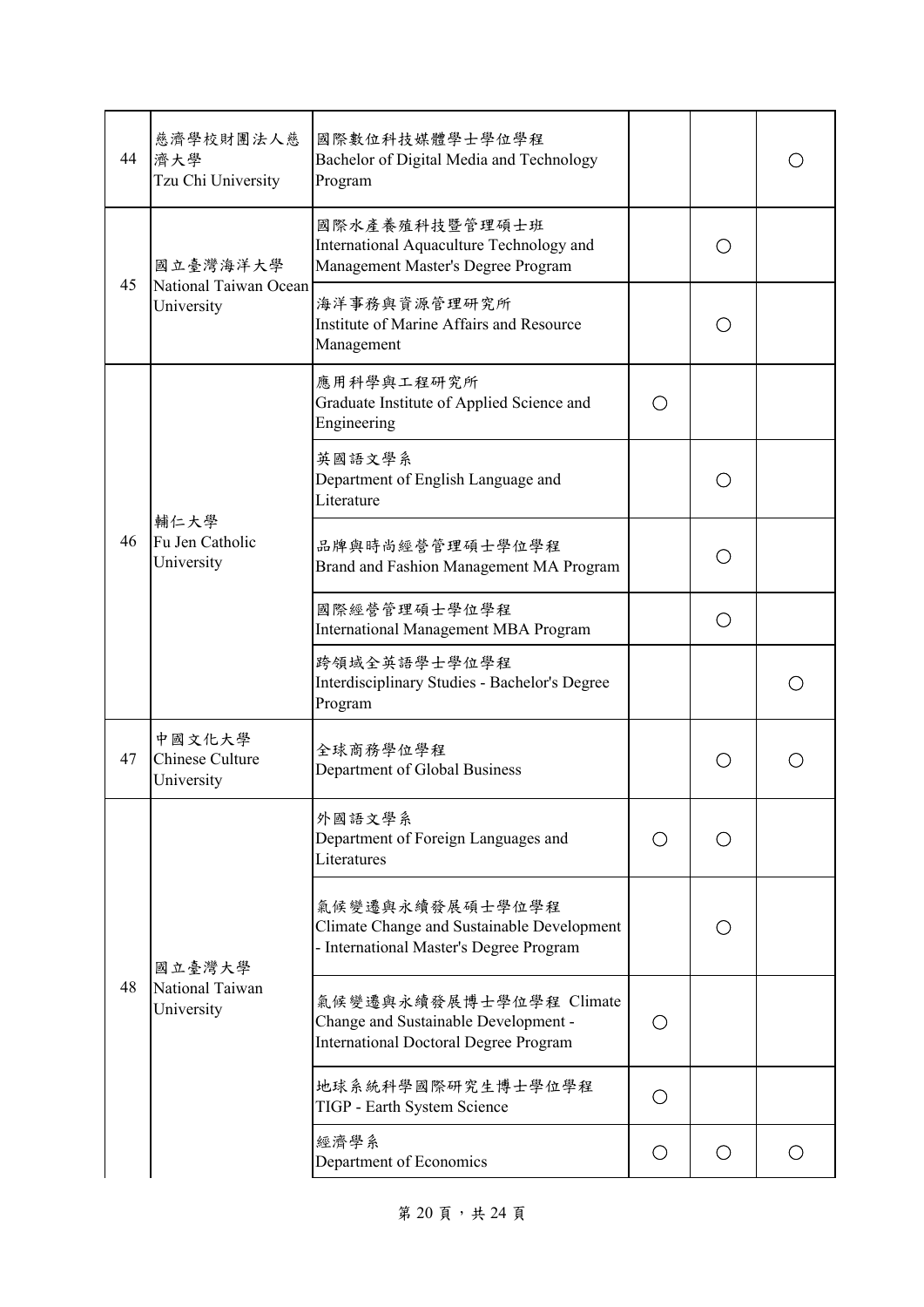|    |                                         | 護理學系<br>Department of Nursing                                                                                 | О |   |   |
|----|-----------------------------------------|---------------------------------------------------------------------------------------------------------------|---|---|---|
|    |                                         | 物理治療學系<br>Department of Physical Therapy                                                                      | O |   |   |
|    |                                         | 分子醫學研究所<br>Graduate Institute of Molecular Medicine                                                           | O |   |   |
|    |                                         | 土木工程學系<br>Department of Civil Engineering                                                                     |   |   | O |
|    |                                         | 機械工程學系(製造組)<br>Department of Mechanical Engineering -<br>Manufacturing Division                               |   | Ο |   |
|    |                                         | 材料科學與工程學系<br>Department of Materials Science and<br>Engineering                                               | О | ∩ |   |
|    |                                         | 應用力學研究所<br>Graduate Institute of Applied Mechanics                                                            | О | O |   |
|    | 國立臺灣大學<br>National Taiwan<br>University | 工業工程學研究所<br>Graduate Institute of Industrial Engineering                                                      | O | O |   |
|    |                                         | 分子科學與技術國際研究生博士學位學程<br>TIGP - Molecular Science and Technology                                                 | О |   |   |
| 48 |                                         | 永續化學科技國際研究生博士學位學程<br>TIGP - Sustainable Chemical Science and<br>Technology                                    | О |   |   |
|    |                                         | 森林環境暨資源學系<br>School of Forestry and Resource Conservation                                                     | O | O |   |
|    |                                         | 農業經濟學系 - 國際專班<br>Department of Agricultural Economics -<br><b>International Program</b>                       |   | O |   |
|    |                                         | 生物科技研究所<br>Graduate Institute of Biotechnology                                                                | O | O |   |
|    |                                         | 商學研究所(營運與決策組)<br>Graduate Institute of Business Administration -<br>Operations & Decision Management Division | ◯ |   |   |
|    |                                         | 管理學院企業管理碩士專班<br>Global MBA                                                                                    |   | O |   |
|    |                                         | 全球衛生碩博士學位學程<br>Global Health Master's Degree and Doctoral<br>Programs                                         | Ο | O |   |
|    |                                         | 生醫電子與資訊學研究所<br>Graduate Institute of Biomedical Electronics<br>and Bioinformatics                             | O |   |   |

第 21 頁,共 24 頁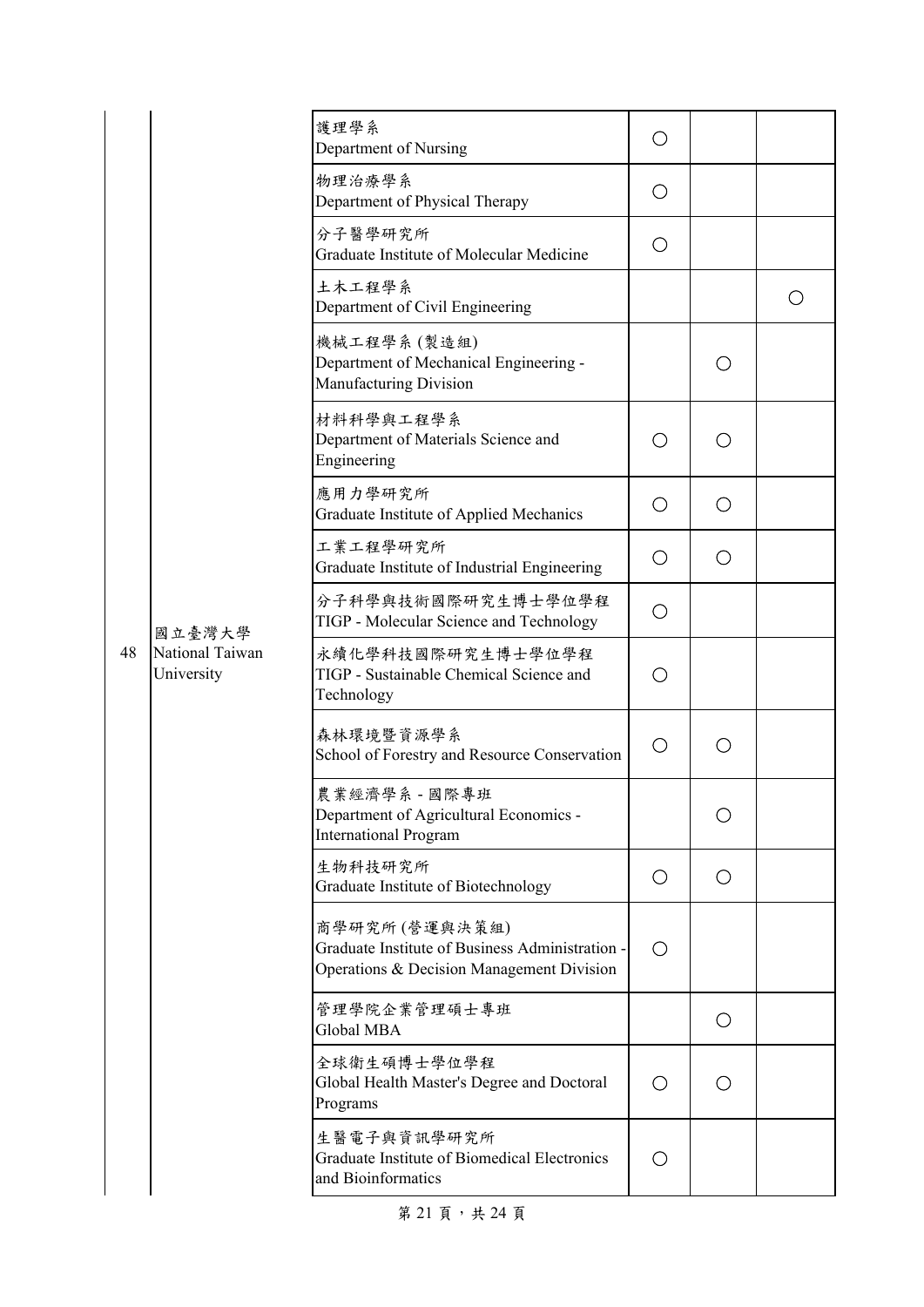|    | 國立臺灣大學<br>National Taiwan<br>University                              | 生物資訊學國際研究生博士學位學程<br><b>TIGP</b> - Bioinformatics                                             | ( ) |     |   |
|----|----------------------------------------------------------------------|----------------------------------------------------------------------------------------------|-----|-----|---|
|    |                                                                      | 生態學與演化生物學研究所<br>Institute of Ecology and Evolutionary Biology                                | O   |     |   |
| 48 |                                                                      | 跨領域神經科學國際研究生博士學位學程<br>TIGP - Interdisciplinary Neuroscience                                  | ( ) |     |   |
|    |                                                                      | 全球農業科技與基因體科學碩士學位學程<br>Master of Global Agriculture Technology and<br>Genomic Science Program |     | ( ) |   |
|    |                                                                      | 生物多樣性國際碩士學位學程<br>Master of Biodiversity Program                                              |     | ◯   |   |
|    |                                                                      | 智慧醫療與健康資訊碩士學位學程<br>Master of Smart Medicine and Health<br><b>Informatics Program</b>         |     | ( ) |   |
|    | 靜宜大學<br>Providence University                                        | 寰宇管理碩士學位學程<br>Global Master of Business Administration<br>Program                            |     |     |   |
| 49 |                                                                      | 寰宇管理學士學位學程<br><b>International Business Administration Program</b>                           |     |     |   |
|    |                                                                      | 國際資訊學士學位學程<br>International Program in Computer Science                                      |     |     |   |
| 50 | 國立彰化師範大學<br>National Changhua<br>University of Education Engineering | 工學院國際工程碩士學位學程<br>College of Engineering International Master of                              |     | O   |   |
| 51 | 開南大學<br>Kainan University                                            | 商學院國際榮譽學士學位學程<br><b>International Honors Program</b>                                         |     |     | O |
|    |                                                                      | 先進科技全英語學程<br><b>International Advanced Technology Program</b>                                |     |     | Ο |
| 52 | 國立臺灣科技大學<br>National Taiwan<br>University of Science                 | 工業管理系<br>Department of Industrial Management                                                 | О   | О   |   |
|    | and Technology                                                       | 電子工程系<br>Department of Electronic and Computer<br>Engineering                                | О   | O   |   |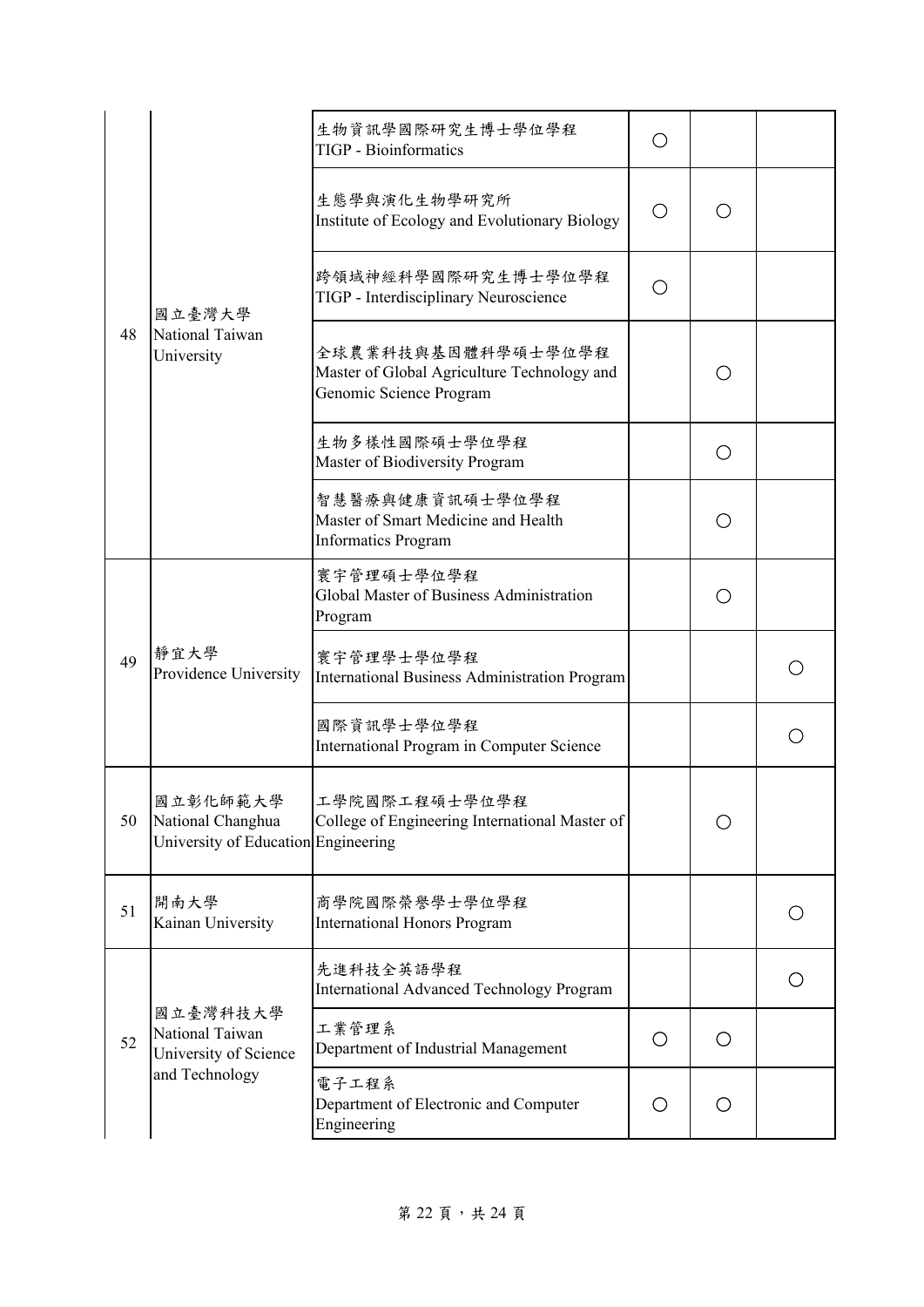|    |                                                                        | 機械工程系<br>Department of Mechanical Engineering                                 | O | ◯   |  |
|----|------------------------------------------------------------------------|-------------------------------------------------------------------------------|---|-----|--|
|    |                                                                        | 材料科學與工程系<br>Department of Materials Science and<br>Engineering                | О | Ο   |  |
|    |                                                                        | 營建工程系<br>Department of Civil and Construction<br>Engineering                  | О | О   |  |
|    |                                                                        | 化學工程系<br>Department of Chemical Engineering                                   | О | О   |  |
|    |                                                                        | 電機工程系<br>Department of Electrical Engineering                                 | O | О   |  |
|    |                                                                        | 企業管理系<br>Department of Business Administration                                | О | O   |  |
|    |                                                                        | 資訊管理系<br>Department of Information Management                                 | О | О   |  |
|    | 國立臺灣科技大學<br>National Taiwan<br>University of Science<br>and Technology | 設計系<br>Department of Design                                                   | О | Ο   |  |
| 52 |                                                                        | 數位學習與教育研究所<br>Graduate Institute of Digital Learning and<br>Education         | Ω | Ο   |  |
|    |                                                                        | 自動化及控制研究所<br>Graduate Institute of Automation and Control                     | O | Ο   |  |
|    |                                                                        | 建築系<br>Department of Architecture                                             | O | Ο   |  |
|    |                                                                        | 資訊工程系<br>Department of Computer Science and<br><b>Information Engineering</b> | Ο | ( ) |  |
|    |                                                                        | 應用外語系<br>Department of Applied Foreign Languages                              |   | О   |  |
|    |                                                                        | 財務金融研究所<br>Graduate Institute of Finance                                      | O | O   |  |
|    |                                                                        | 光電工程研究所<br>Graduate Institute of Electro-Optical<br>Engineering               | O | Ο   |  |
|    |                                                                        | 科技管理研究所<br>Graduate Institute of Technology Management                        |   | О   |  |
|    |                                                                        | 管理學院 MBA<br>College of Management MBA Program                                 |   | О   |  |

第 23 頁, 共 24 頁